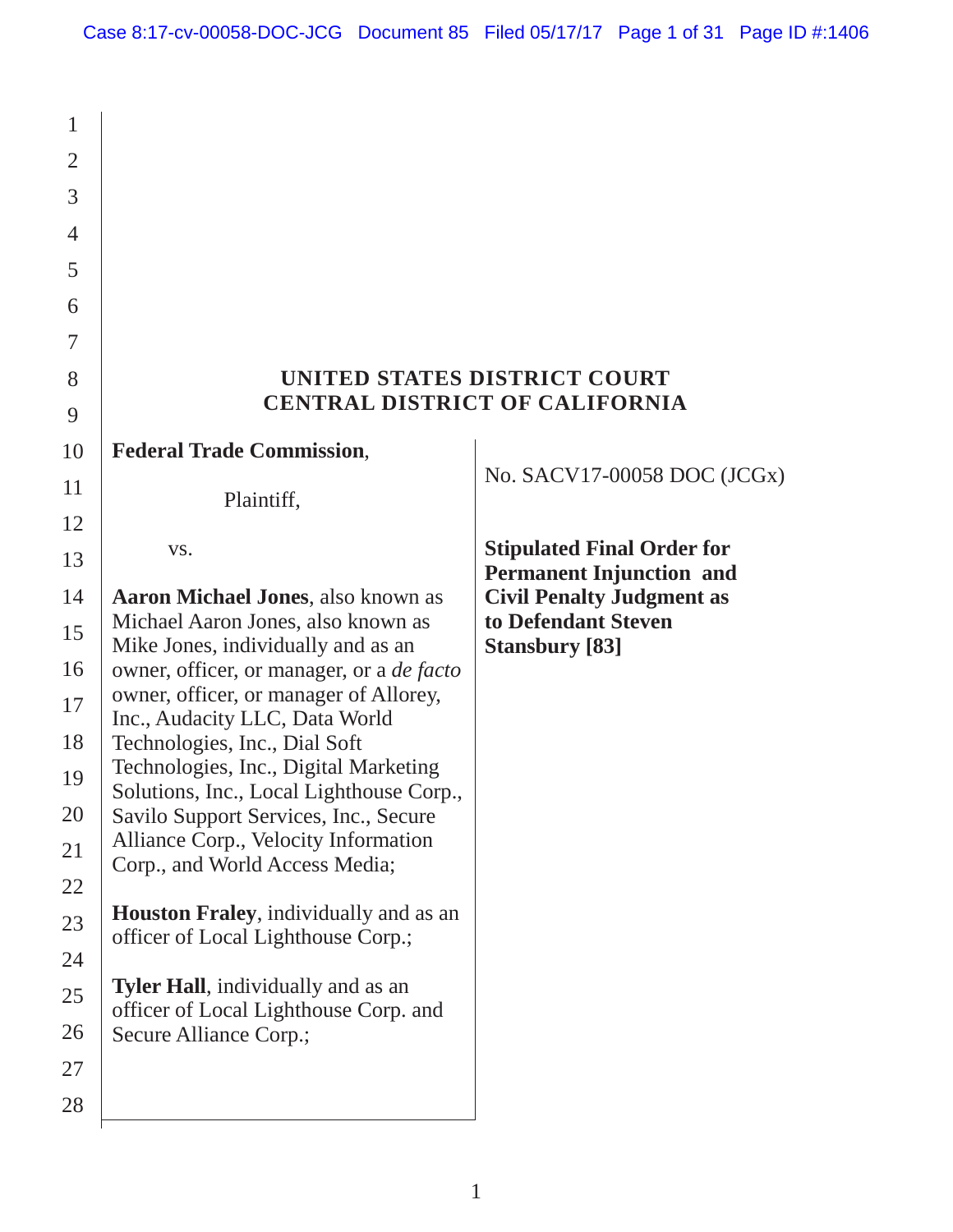| $\mathbf{1}$   | Kasia Kinaman, individually and as an                                                      |
|----------------|--------------------------------------------------------------------------------------------|
| $\overline{2}$ | officer of Digital Marketing Solutions,<br>Inc.;                                           |
| 3              |                                                                                            |
| $\overline{4}$ | Eric Oakley, individually and as an<br>officer of Local Lighthouse Corp. and               |
| 5              | <b>Velocity Information Corp.;</b>                                                         |
| 6              | <b>Richard Paik</b> , individually, as an                                                  |
| $\overline{7}$ | officer of Local Lighthouse Corp. and                                                      |
| 8              | Secure Alliance Corp., and as an owner,<br>officer, or manager, or <i>de facto</i> owner,  |
| 9              | officer, or manager of Allorey, Inc.,                                                      |
| 10             | Data World Technologies, Inc., Dial<br>Soft Technologies, Inc., Digital                    |
| 11             | Marketing Solutions, Inc., Savilo                                                          |
| 12             | Support Services, Inc., and Velocity<br>Information Corp.;                                 |
| 13             |                                                                                            |
| 14             | <b>Steven Stansbury</b> , also known as Steve<br>Stansbury, individually and as an officer |
| 15             | of Data World Technologies, Inc., and                                                      |
| 16             | Dial Soft Technologies, Inc.;                                                              |
| 17             | <b>Raymund Verallo</b> , also known as                                                     |
| 18             | Raymond Verallo, also known as Ray<br>Verallo, individually and as an officer of           |
| 19             | Allorey, Inc. and Dial Soft                                                                |
| 20             | Technologies, Inc.;                                                                        |
| 21             | <b>Andrew Yoshioka</b> , individually and as                                               |
| 22             | an officer of Audacity LLC and World<br><b>Access Media;</b>                               |
| 23             |                                                                                            |
| 24             | Allorey, Inc., a California corporation;                                                   |
| 25             | <b>Audacity LLC</b> , a California limited                                                 |
| 26             | liability company;                                                                         |
| 27             | Data World Technologies, Inc., a                                                           |
| 28             | California corporation;                                                                    |

| <b>Eric Oakley</b> , individually and as an<br>officer of Local Lighthouse Corp. and<br>Velocity Information Corp.;                                                                                                                                                                                                                                                                                                  |
|----------------------------------------------------------------------------------------------------------------------------------------------------------------------------------------------------------------------------------------------------------------------------------------------------------------------------------------------------------------------------------------------------------------------|
| <b>Richard Paik</b> , individually, as an<br>officer of Local Lighthouse Corp. and<br>Secure Alliance Corp., and as an owner,<br>officer, or manager, or <i>de facto</i> owner,<br>officer, or manager of Allorey, Inc.,<br>Data World Technologies, Inc., Dial<br>Soft Technologies, Inc., Digital<br><b>Marketing Solutions, Inc., Savilo</b><br>Support Services, Inc., and Velocity<br><b>Information Corp.;</b> |
| <b>Steven Stansbury</b> , also known as Steve<br>Stansbury, individually and as an officer<br>of Data World Technologies, Inc., and<br>Dial Soft Technologies, Inc.;                                                                                                                                                                                                                                                 |
| Raymund Verallo, also known as<br>Raymond Verallo, also known as Ray<br>Verallo, individually and as an officer of<br>Allorey, Inc. and Dial Soft<br>Technologies, Inc.;                                                                                                                                                                                                                                             |
| Andrew Yoshioka, individually and as<br>an officer of Audacity LLC and World<br>Access Media;                                                                                                                                                                                                                                                                                                                        |
| Allorey, Inc., a California corporation;                                                                                                                                                                                                                                                                                                                                                                             |
| <b>Audacity LLC</b> , a California limited<br>liability company;                                                                                                                                                                                                                                                                                                                                                     |
| Data World Technologies, Inc., a<br>California corporation;                                                                                                                                                                                                                                                                                                                                                          |
|                                                                                                                                                                                                                                                                                                                                                                                                                      |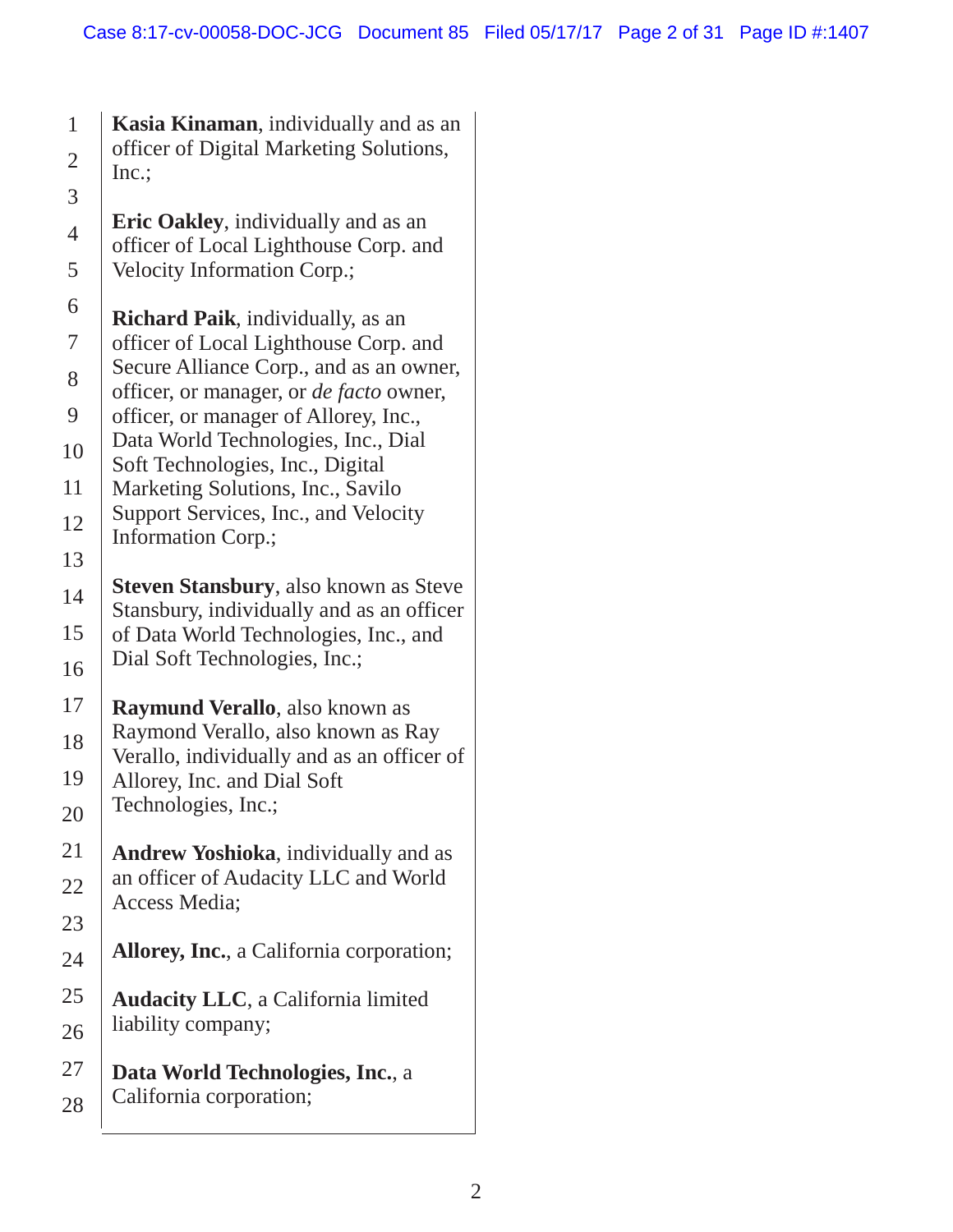| 1              | Dial Soft Technologies, Inc., a former                             |  |  |  |
|----------------|--------------------------------------------------------------------|--|--|--|
| $\overline{2}$ | Nevada corporation;                                                |  |  |  |
| 3              | <b>Digital Marketing Solutions, Inc., a</b>                        |  |  |  |
| 4              | California corporation;                                            |  |  |  |
| 5              | <b>Local Lighthouse Corp., a California</b><br>corporation;        |  |  |  |
| 6              |                                                                    |  |  |  |
| 7              | <b>Savilo Support Services, Inc., a</b><br>California corporation; |  |  |  |
| 8              |                                                                    |  |  |  |
| 9              | <b>Secure Alliance Corp., a California</b>                         |  |  |  |
| $\overline{0}$ | corporation;                                                       |  |  |  |
| $\overline{1}$ | <b>Velocity Information Corp., a former</b>                        |  |  |  |
| $\overline{2}$ | California corporation; and                                        |  |  |  |
| $\overline{3}$ | <b>World Access Media, a California</b>                            |  |  |  |
| 4              | corporation;                                                       |  |  |  |
|                |                                                                    |  |  |  |

Defendants.

 stipulated to the entry of this Stipulated Final Order for Permanent Injunction and Civil Penalty Judgment ("Order") to resolve all matters in dispute in this Plaintiff, the Federal Trade Commission ("Commission" or "FTC"), filed its Complaint for Civil Penalties, Permanent Injunction and Other Relief ("Complaint") pursuant to Sections  $5(a)$ ,  $5(m)(1)(A)$ ,  $13(b)$ , and  $16(a)$  of the Federal Trade Commission Act ("FTC Act"), 15 U.S.C. §§ 45(a), 45(m)(1)(A), 53(b), and 56(a), and Section 6 of the Telemarketing and Consumer Fraud and Abuse Prevention Act (the "Telemarketing Act"), 15 U.S.C. § 6105. The Commission and Defendant Steven Stansbury ("Defendant Stansbury") have action between them, but not as to any other person, such as an indemnitee.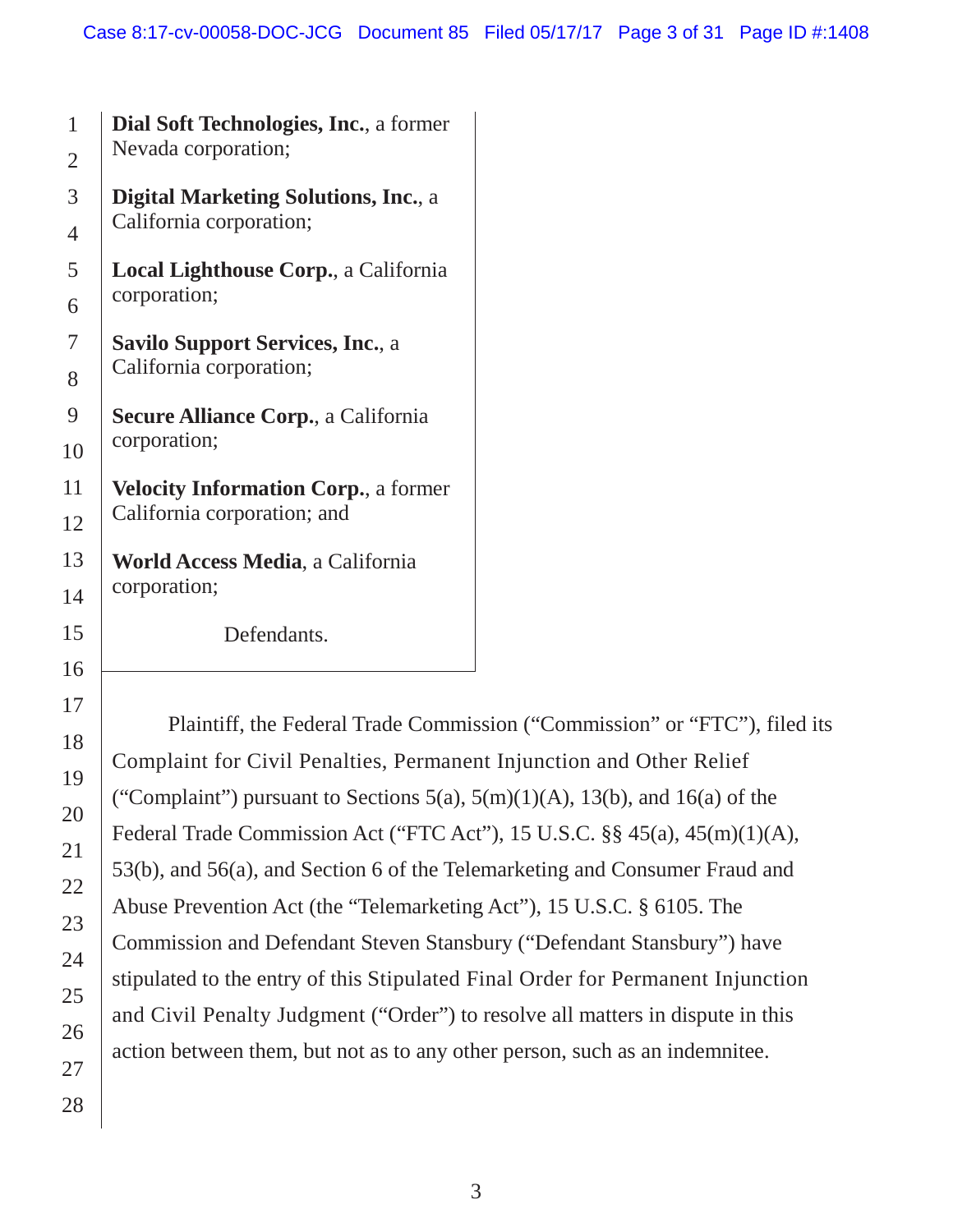**Therefore, it is ordered** as follows:

# **FINDINGS**

1. This Court has jurisdiction over this matter.

2. The Complaint charges that Defendant Stansbury participated in acts or practices in violation of Section 5 of the FTC Act, 15 U.S.C. § 45, and the FTC's Telemarketing Sales Rule (the "TSR" or "Rule"), as amended, 16 C.F.R. Part 310, by assisting and facilitating his clients who were, among other things: (a) placing telemarketing calls to consumers that delivered prerecorded messages; (b) placing telemarketing calls to consumers whose telephone numbers were on the National Do Not Call ("DNC") Registry; and (c) transmitting inaccurate caller ID numbers and names with their telemarketing calls.

3. Defendant Stansbury neither admits nor denies any of the allegations in the Complaint, except as specifically stated in this Order. Only for purposes of this action, Defendant Stansbury admits the facts necessary to establish jurisdiction.

4. Defendant Stansbury waives any claim that he may have under the Equal Access to Justice Act, 28 U.S.C. § 2412, concerning the prosecution of this action through the date of this Order, and he agrees to bear his own costs and attorney fees.

5. Defendant Stansbury and the Commission waive all rights to appeal or otherwise challenge or contest the validity of this Order.

# **DEFINITIONS**

1

2

3

4

5

6

7

8

9

10

11

12

13

14

15

16

17

18

19

20

21

22

23

24

27

"Defendant Stansbury" means Defendant Steven Stansbury. For the purpose of this Order, the following definitions apply:

25 26 28 A. "**Defendant Stansbury**" means Defendant Steven Stansbury. B. "**Caller Identification Service**" means a service that allows a telephone subscriber to have the telephone number, and, where available, name of the calling party transmitted contemporaneously with the telephone call, and displayed on a device in or connected to the subscriber's telephone.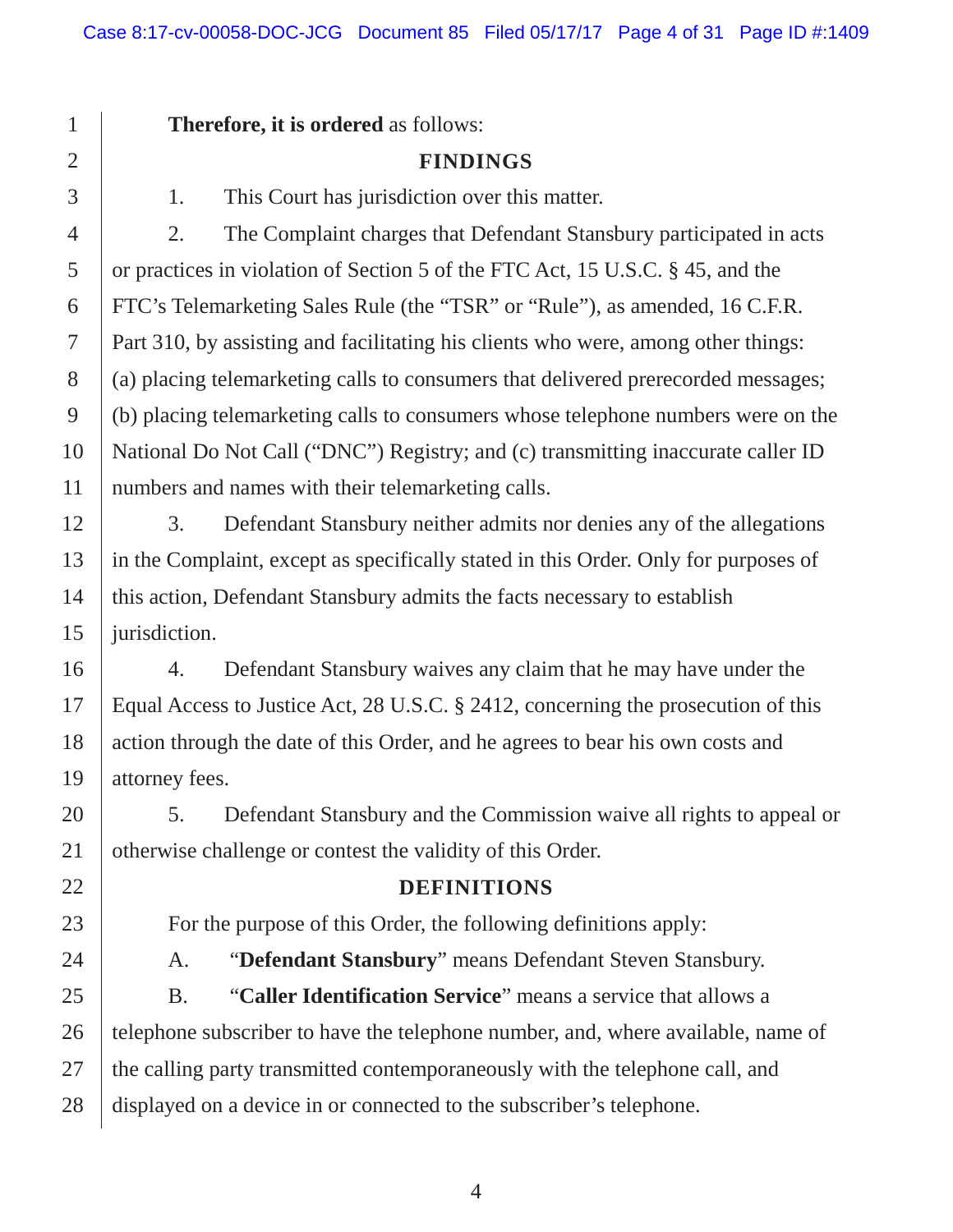C. "**Lead Generator**" means any person that provides, in exchange for consideration, consumer information to a Seller or Telemarketer for use in the marketing of any goods or services.

D. "**National Do Not Call Registry**" means the "do-not-call" registry of telephone numbers maintained by the Commission pursuant to 16 C.F.R.  $§ 310.4(b)(1)(iii)(B).$ 

E. "**Outbound Telephone Call**" means a telephone call initiated by a Telemarketer to induce the purchase of goods or services or to solicit a charitable contribution.

 receive actual notice of this Order by personal service or otherwise. F. "**Representatives**" means Defendant Stansbury's officers, agents, employees, and those persons in active concert or participation with him who

 transaction, provides, offers to provide, or arranges for others to provide goods or G. "**Seller**" means any person who, in connection with a Telemarketing services to the customer in exchange for consideration, whether or not such person is under the jurisdiction of the Commission.

H. "**Telemarketer**" means any person who, in connection with Telemarketing, initiates or receives telephone calls to or from a customer or donor, whether or not such person is under the jurisdiction of the Commission.

I. "**Telemarketing**" means a plan, program, or campaign which is conducted to induce the purchase of goods or services or a charitable contribution, by use of one or more telephones and which involves more than one interstate telephone call.

# **ORDER**

# **I**

# **Permanent Ban on Robocalls**

**It is ordered** that Defendant Stansbury, whether directly or through an intermediary, is permanently restrained and enjoined from initiating, causing others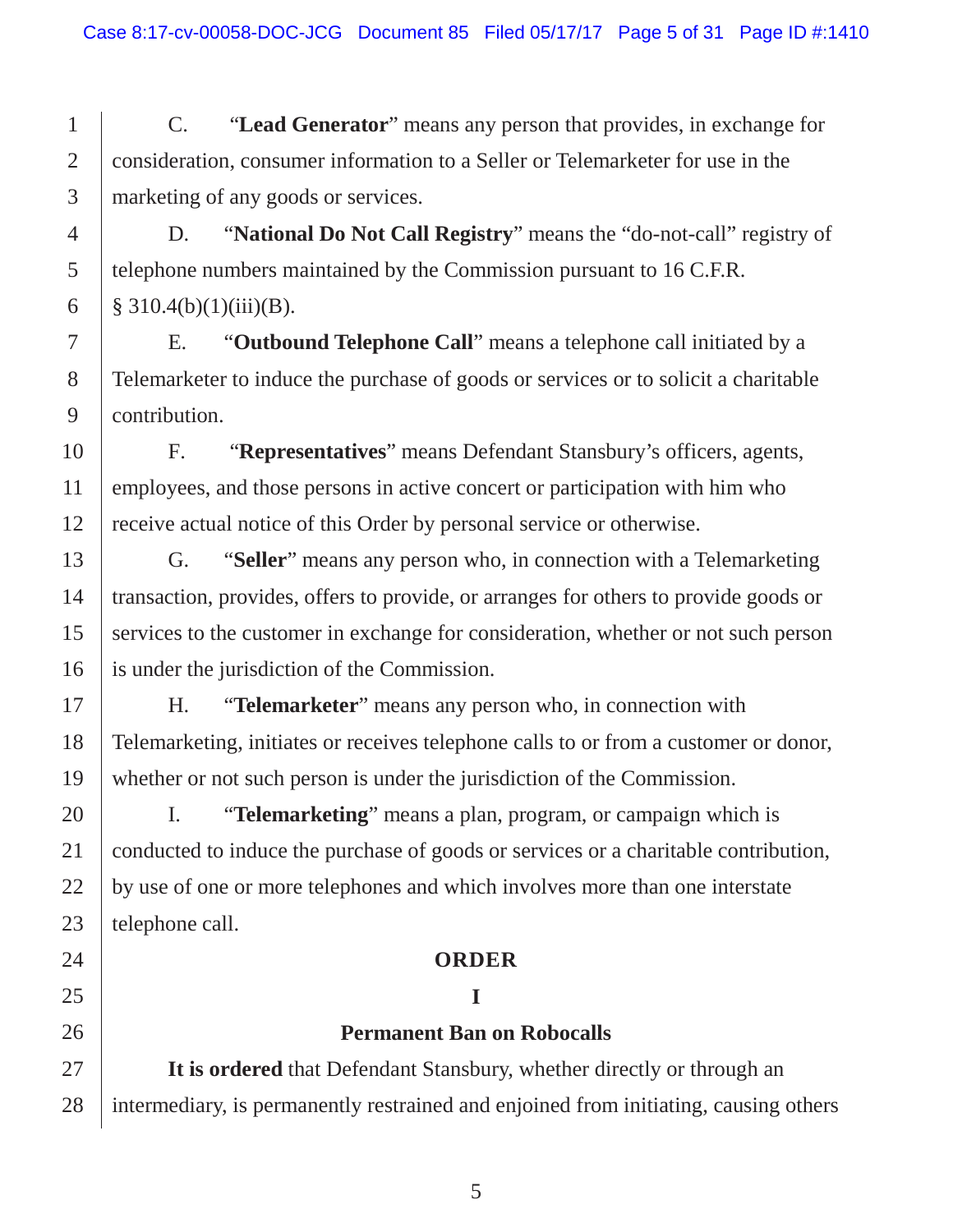to initiate, or assisting others in initiating any telephone call that plays or delivers a prerecorded message.

| $\mathbf{I}$                                                                             |
|------------------------------------------------------------------------------------------|
| <b>Permanent Ban on Calling Telephone Numbers</b>                                        |
| <b>Listed on the National Do Not Call Registry</b>                                       |
| It is further ordered that Defendant Stansbury, whether directly or through              |
| an intermediary, is permanently restrained and enjoined from initiating, causing         |
| others to initiate, or assisting others in initiating any telephone call to any          |
| telephone number listed on the National Do Not Call Registry.                            |
| Ш                                                                                        |
| <b>Permanent Ban on Selling Lists of Data Containing Telephone</b>                       |
| <b>Numbers Listed on the National Do Not Call Registry</b>                               |
| It is further ordered that Defendant Stansbury, whether acting directly or               |
| through an intermediary, is permanently restrained and enjoined from selling or          |
| assisting others in selling any data lists or other lists or compilations of information |
| that contain telephone numbers listed on the National Do Not Call Registry.              |
| IV                                                                                       |
| <b>Prohibition Against Abusive Telemarketing Practices</b>                               |
| It is further ordered that, in connection with Telemarketing, Defendant                  |
| Stansbury and his Representatives are permanently restrained and enjoined from           |
| engaging in, causing others to engage in, or assisting others engaging in, any of the    |
| following practices:                                                                     |
| Initiating any Outbound Telephone Call to a person on behalf of a<br>A.                  |
| Lead Generator, Seller, Telemarketer, or any other third-party when that person has      |
| previously stated that he or she does not wish to receive an Outbound Telephone          |
| Call made by or on behalf of that Lead Generator, Seller, Telemarketer, or third-        |
| party.                                                                                   |
|                                                                                          |
|                                                                                          |
| 6                                                                                        |
|                                                                                          |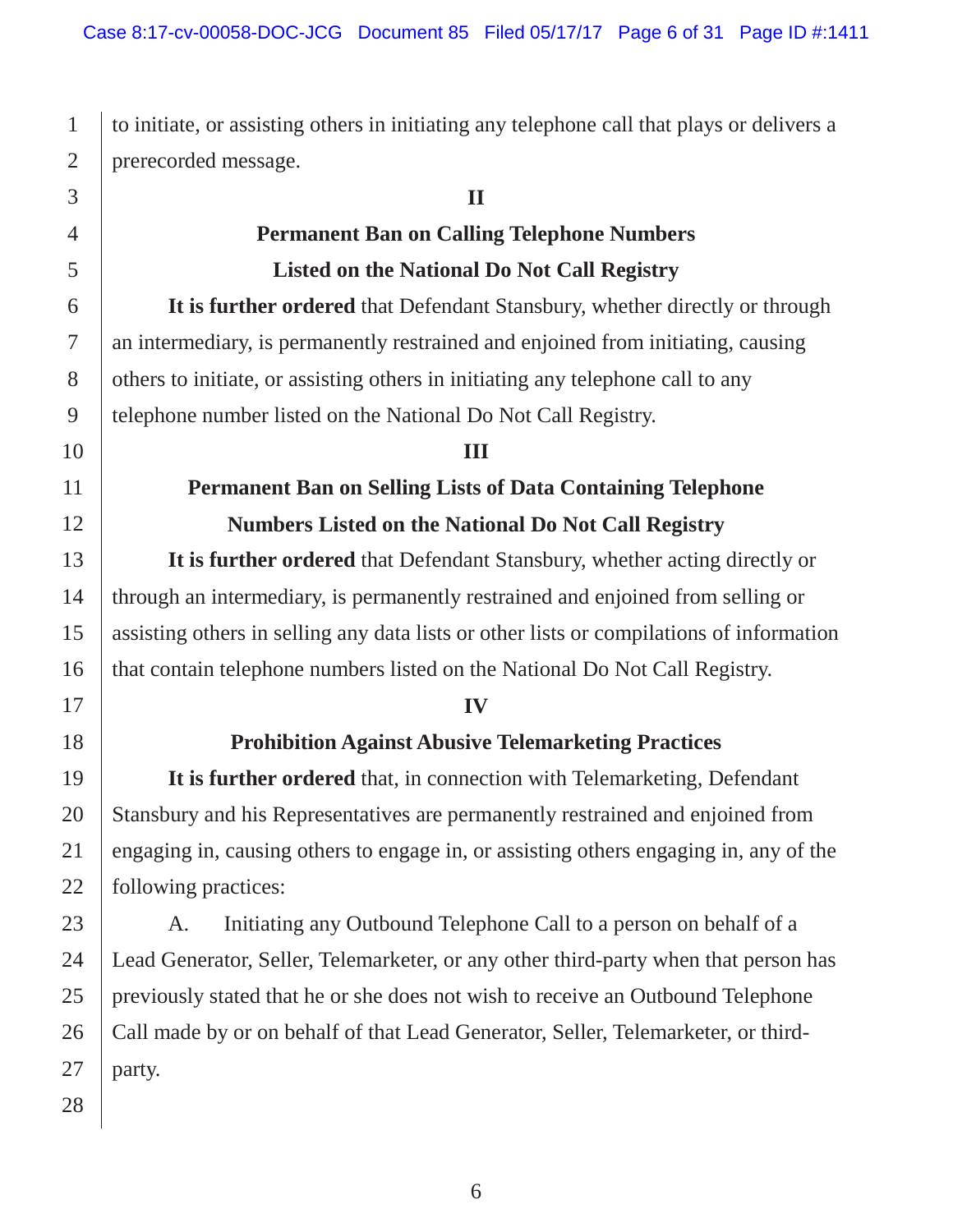B. Initiating any Outbound Telephone Call to a telephone number within a given area code when the annual fee for access to the telephone numbers within that area code that are on the National Do Not Call Registry has not been paid by or on behalf of Defendant Stansbury.

 whose behalf the call is made, fail to disclose truthfully, promptly, and in a clear C. Initiating any Outbound Telephone Call in which Defendant Stansbury, his Representatives, or the Lead Generator, Telemarketer, or Seller on and conspicuous manner: (i) the identity of the Lead Generator, Telemarketer, and/or Seller, (ii) that the purpose of the call is to sell goods or services, and (iii) the nature of the goods or services.

D. Initiating any Outbound Telephone Call in which Defendant Stansbury or his Representatives fail to transmit or cause to be transmitted to any Caller Identification Service in use by a recipient of an Telemarketing call either: (i) the telephone number and name of the Telemarketer making the call; or (ii) the name and customer service telephone number of the Seller on whose behalf the call was made.

 E. Violating the Telemarketing Sales Rule, 16 C.F.R. Part 310, attached as Appendix A.

**V** 

# **Monetary Judgment for Civil Penalty and Suspension It is further ordered** that:

A. Judgment in the amount of Two Million, Seven Hundred Thousand Dollars (\$2,700,000) is entered in favor of the Commission against Defendant Stansbury as a civil penalty.

28 B. Defendant Stansbury is ordered to pay to the Commission Three Thousand Dollars (\$3,000), which, as Defendant Stansbury stipulates, he has escrowed for no purpose other than payment to the Commission. Such payment must be made within seven (7) days of entry of this Order by electronic fund

1

2

3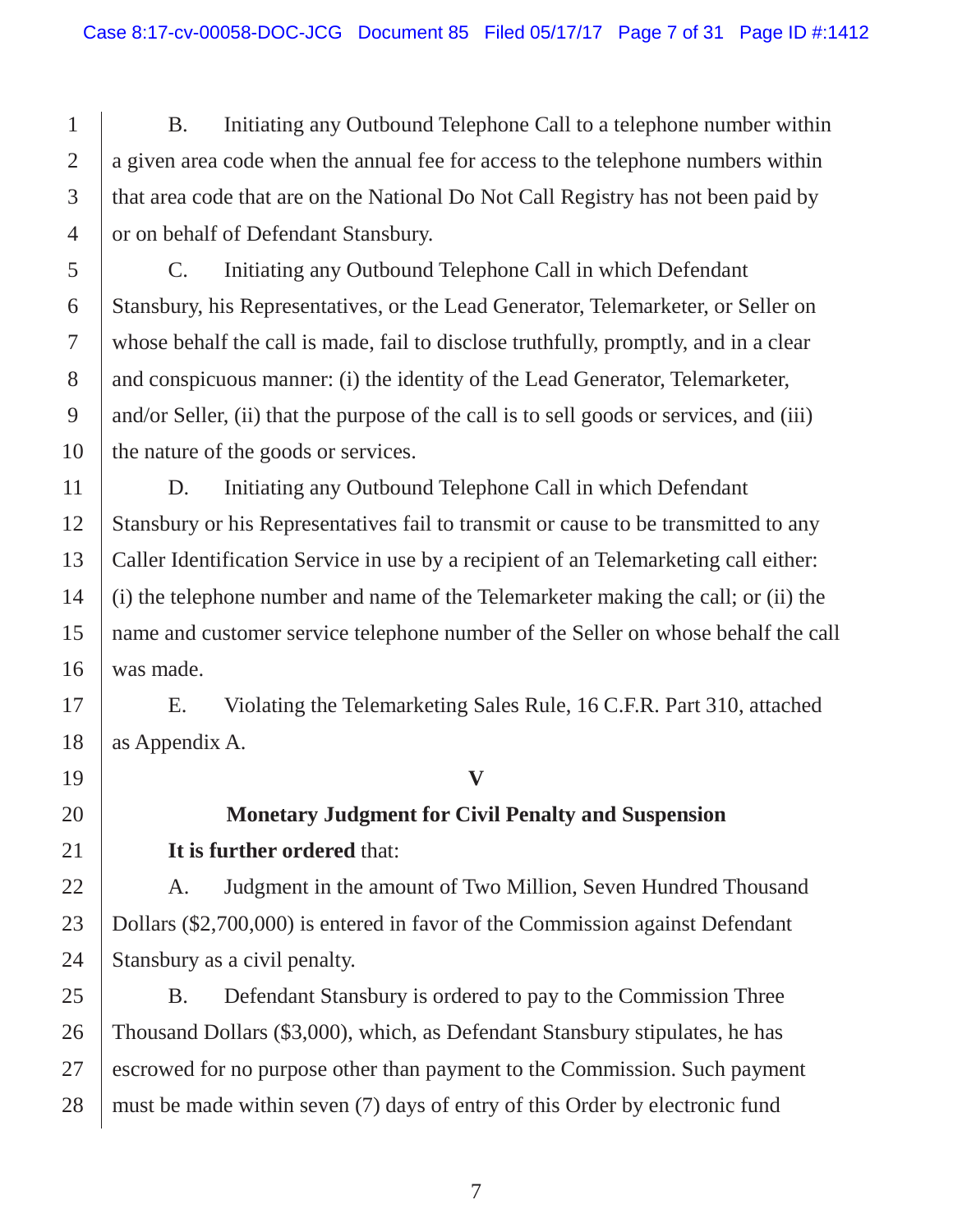transfer in accordance with instructions previously provided by a representative of the Commission. Upon such payment, the remainder of the judgment is suspended, subject to the Subsections below.

C. The Commission's agreement to the suspension of this judgment is expressly premised upon the truthfulness, accuracy, and completeness of Defendant Stansbury's sworn financial statement dated March 30, 2017 and the bank statements Defendant Stansbury produced with that financial disclosure.

 Commission, the Court finds that Defendant Stansbury failed to disclose any material asset, materially misstated the value of any asset, or made any other D. The suspension of the judgment will be lifted if, upon motion by the material misstatement or omission in his financial representations identified above.

 stipulate only for purposes of this Section represents the amount of the civil made pursuant to the applicable Section, plus interest computed from the date of E. If the suspension of the judgment is lifted, the judgment becomes immediately due in the amount specified in Subsection A, above (which the parties penalty for the violations alleged in the Complaint), less any payment previously entry of this Order.

F. Defendant Stansbury relinquishes dominion and all legal and equitable right, title, and interest in all assets transferred pursuant to this Order and may not seek the return of any assets.

 including in a proceeding to enforce its rights to any payment or monetary G. The facts alleged in the Complaint will be taken as true, without further proof, in any subsequent civil litigation by or on behalf of the Commission, judgment pursuant to this Order.

 discharge under the Bankruptcy Code pursuant to 11 U.S.C. § 523(a)(7). H. Defendant Stansbury agrees that the judgment represents a civil penalty owed to the government of the United States, is not compensation for actual pecuniary loss, and, therefore, as to Defendant Stansbury, it is not subject to

1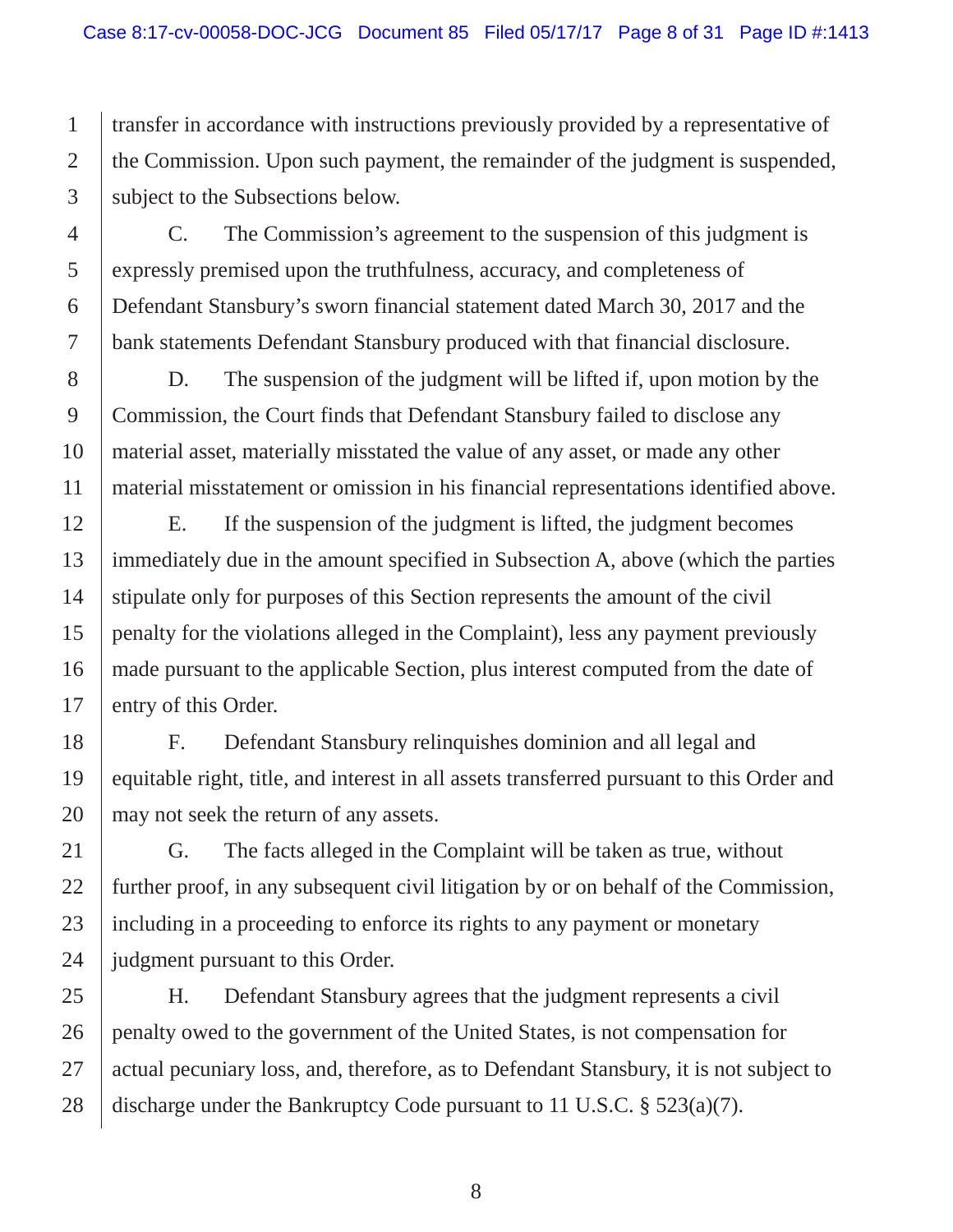Number (Social Security Number), which he must submit, may be used for I. Defendant Stansbury acknowledges that his Taxpayer Identification collecting and reporting on any delinquent amount arising out of this Order, in accordance with 31 U.S.C. § 7701.

### **VI**

### **Cooperation**

 with any investigation related to or associated with the transactions or the **It is further ordered** that Defendant Stansbury must fully cooperate with representatives of the Commission in this case and in any investigation related to or associated with the transactions or the occurrences that are the subject of the Complaint. Defendant Stansbury must provide truthful and complete information, evidence, and testimony. Defendant Stansbury must appear for interviews, discovery, hearings, trials, and any other proceedings that a Commission representative may reasonably request upon five days written notice, or other reasonable notice, at such places and times as a Commission representative may designate, without the service of a subpoena. Further, to assist the Commission occurrences that are the subject of the Complaint, and with monitoring Defendant Stansbury's compliance with this order, Defendant Stansbury consents, for purposes of the Electronic Communications Privacy Act, to the disclosure, by electronic communications service providers and remote computing service providers of the contents of his auto-dialed, telemarketing, or pre-recorded telephone communications and records or other information pertaining to his autodialed, telemarketing, or pre-recorded telephone communications. Defendant Stansbury further agrees to execute, within five days of a request from the Commission, any forms or other documents evidencing his consent that may be required by such electronic communications service providers or remote computing service providers.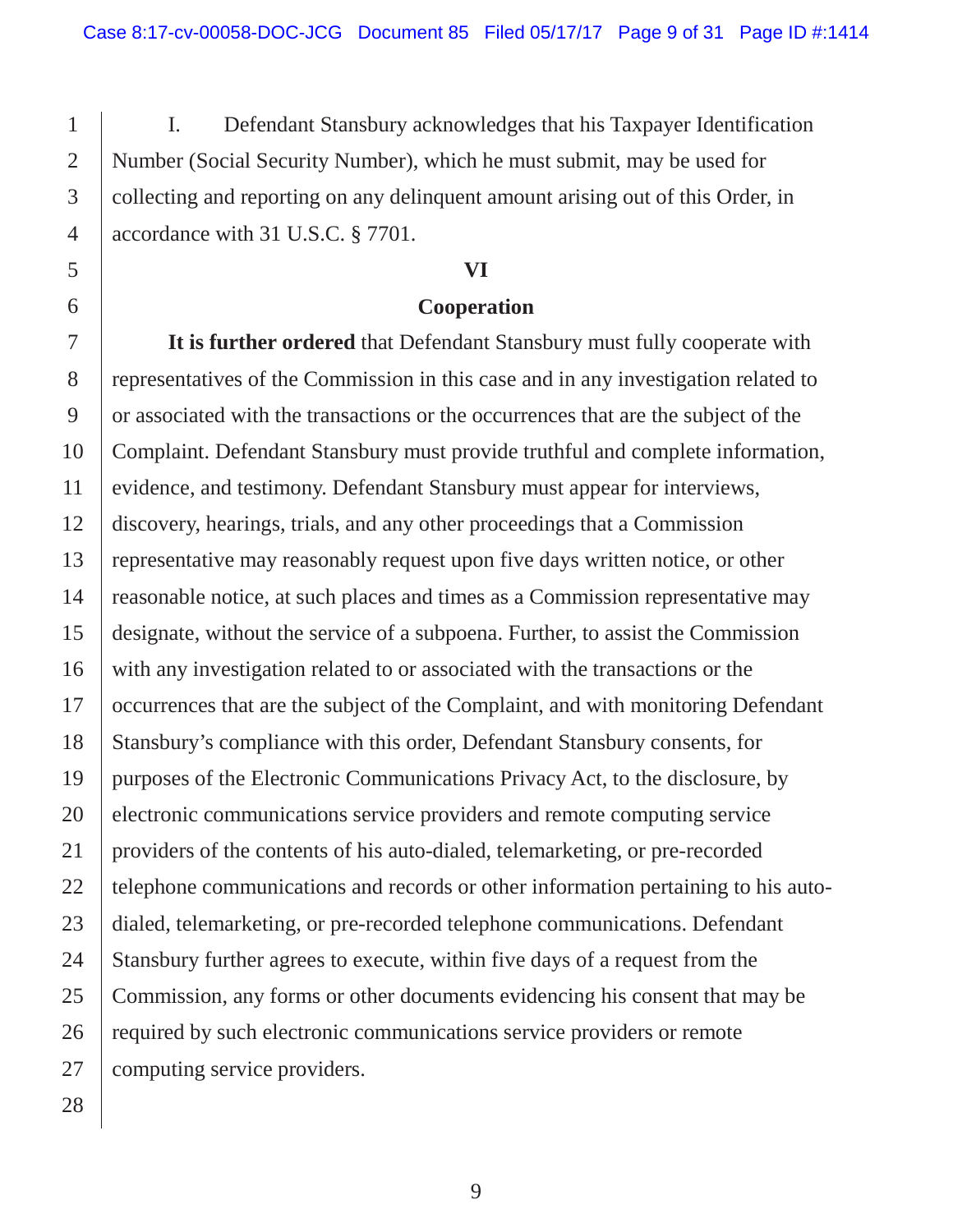### **VII**

### **Order Acknowledgments**

**It is further ordered** that Defendant Stansbury obtain acknowledgments of receipt of this Order as follows:

 A. Defendant Stansbury, within seven days of entry of this Order, must submit to the Commission an acknowledgment of receipt of this Order sworn under penalty of perjury.

 Defendant Stansbury's business; and (2) any Lead Generator or entity that provides B. For five years after entry of this Order, Defendant Stansbury, for any business that he, individually or collectively with any other defendants, is the majority owner, or controls directly or indirectly, must deliver a copy of this Order to: (1) any individual or business that provides an automated dialing platform to Telemarketing services to Defendant Stansbury's business. Delivery must occur within seven days of entry of this Order for current providers. For all others, delivery must occur before they begin providing services.

C. For five years after entry of this Order, Defendant Stansbury, for any business that he, individually or collectively with any other defendants, is the majority owner, or controls directly or indirectly, must deliver a copy of this Order to: (1) all principals, officers, directors, and LLC managers and members; (2) all employees, agents, and other representatives who participate in conduct related to the subject matter of the Order; and (3) any business entity resulting from any change in structure as set forth the section titled Compliance Reporting. Delivery must occur within seven days of entry of this Order for current personnel. For all others, delivery must occur before they assume their responsibilities.

D. From each individual or entity to which Defendant Stansbury delivered a copy of this Order, Defendant Stansbury must obtain, within 30 days, a signed and dated acknowledgment of receipt of this Order.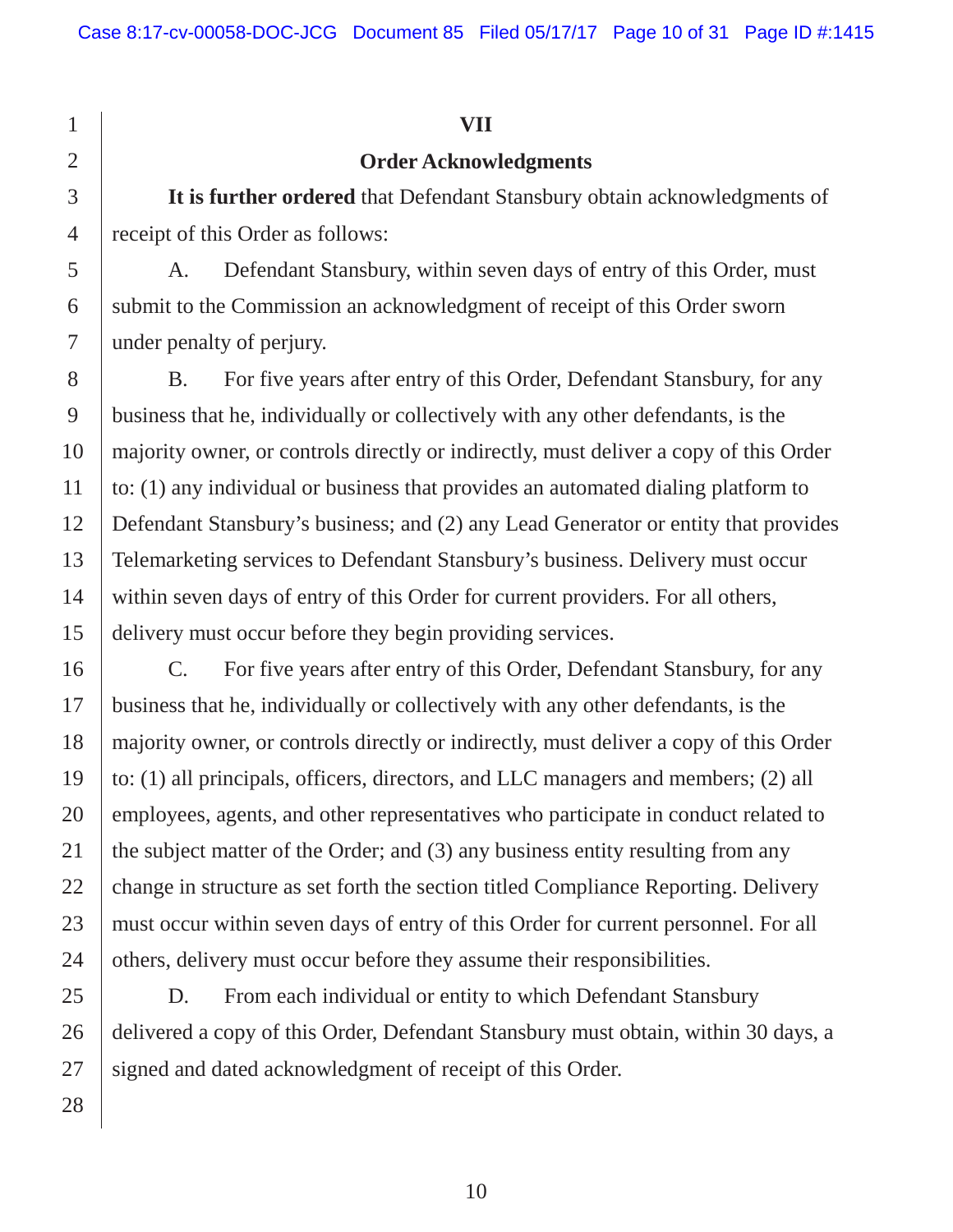| $\mathbf{1}$   |                                                                              | VIII                                                                  |  |
|----------------|------------------------------------------------------------------------------|-----------------------------------------------------------------------|--|
| $\overline{2}$ | <b>Compliance Reporting</b>                                                  |                                                                       |  |
| 3              | It is further ordered that Defendant Stansbury make timely submissions to    |                                                                       |  |
| $\overline{4}$ | the Commission:                                                              |                                                                       |  |
| 5              | A.                                                                           | One year after entry of this Order, Defendant Stansbury must submit a |  |
| 6              | compliance report, sworn under penalty of perjury. Defendant Stansbury must: |                                                                       |  |
| 7              | 1)                                                                           | Identify all telephone numbers and all physical, postal, email        |  |
| 8              |                                                                              | and Internet addresses, including all residences;                     |  |
| 9              | 2)                                                                           | Identify all business activities, including any business for which    |  |
| 10             |                                                                              | he performs services whether as an employee or otherwise and          |  |
| 11             |                                                                              | any entity in which he has any ownership interest;                    |  |
| 12             | 3)                                                                           | Describe in detail his involvement in each such business,             |  |
| 13             |                                                                              | including title, role, responsibilities, participation, authority,    |  |
| 14             |                                                                              | control, and any ownership;                                           |  |
| 15             | 4)                                                                           | Identify the primary physical, postal, and email address and          |  |
| 16             |                                                                              | telephone number, as designated points of contact, which              |  |
| 17             |                                                                              | representatives of the Commission may use to communicate              |  |
| 18             |                                                                              | with him;                                                             |  |
| 19             | 5)                                                                           | Identify all of his businesses by all of their names, telephone       |  |
| 20             |                                                                              | numbers, and physical, postal, email, and Internet addresses;         |  |
| 21             | 6)                                                                           | Describe the activities of each business, including the goods         |  |
| 22             |                                                                              | and services offered, the means of advertising, marketing, and        |  |
| 23             |                                                                              | sales, and the involvement of any other defendant (which              |  |
| 24             |                                                                              | Defendant Stansbury must describe if he knows or should know          |  |
| 25             |                                                                              | due to his own involvement);                                          |  |
| 26             | 7)                                                                           | Describe in detail whether and how he is in compliance with           |  |
| 27             |                                                                              | each Section of this Order; and                                       |  |
| 28             |                                                                              |                                                                       |  |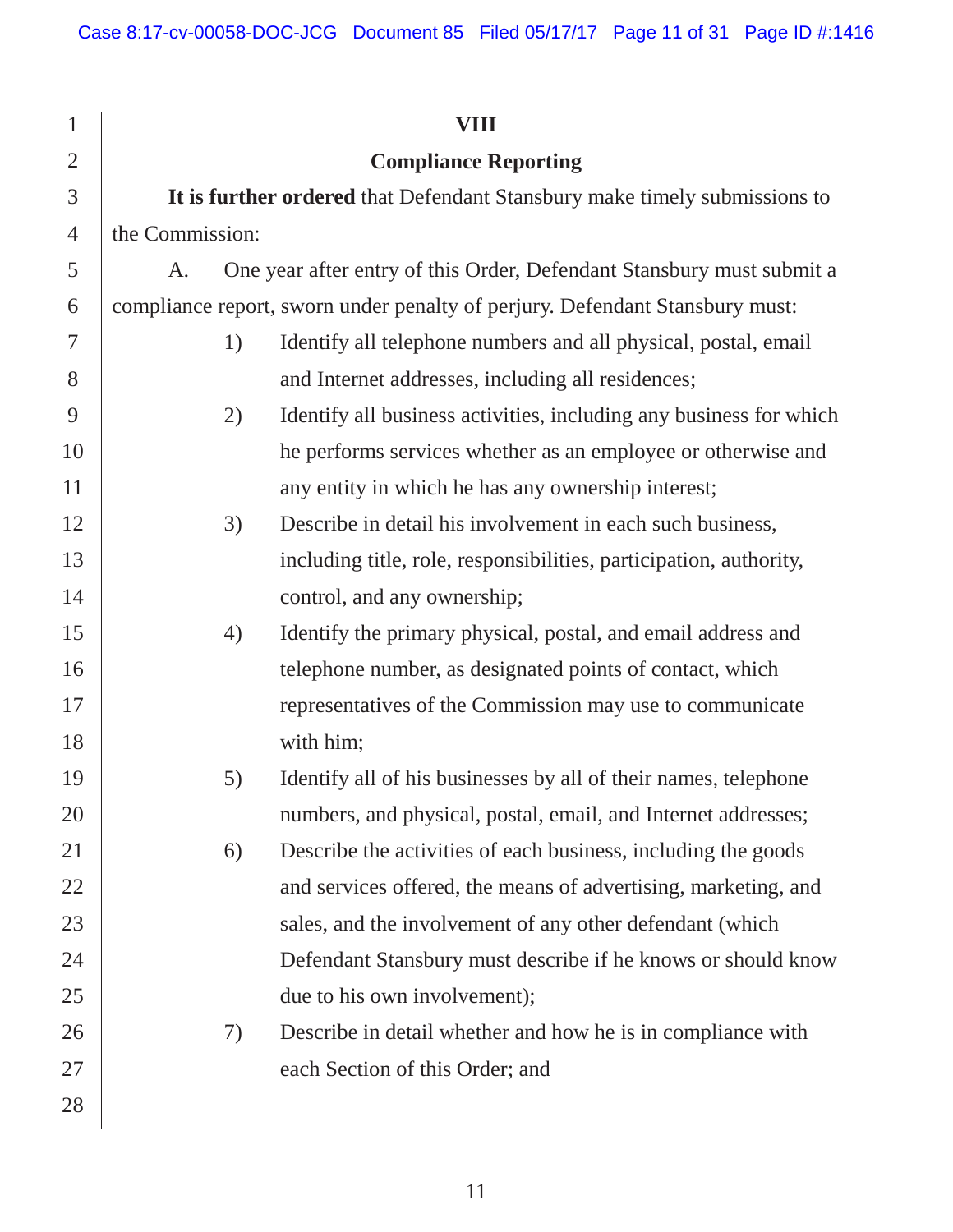| $\mathbf{1}$   |                                                                                    | 8) | Provide a copy of each Order Acknowledgment obtained                             |
|----------------|------------------------------------------------------------------------------------|----|----------------------------------------------------------------------------------|
| $\overline{2}$ |                                                                                    |    | pursuant to this Order, unless previously submitted to the                       |
| 3              |                                                                                    |    | Commission.                                                                      |
| $\overline{4}$ | <b>B.</b>                                                                          |    | For ten years after entry of this Order, Defendant Stansbury must                |
| 5              |                                                                                    |    | submit a compliance notice, sworn under penalty of perjury, within fourteen days |
| 6              | of any change in the following:                                                    |    |                                                                                  |
| 7              |                                                                                    | 1) | Name, including aliases or fictitious name, or residence                         |
| 8              |                                                                                    |    | address;                                                                         |
| 9              |                                                                                    | 2) | Title or role in any business activity, including any business for               |
| 10             |                                                                                    |    | which he performs services whether as an employee or                             |
| 11             |                                                                                    |    | otherwise and any entity in which he has any ownership                           |
| 12             |                                                                                    |    | interest, and identify the name, physical address, and any                       |
| 13             |                                                                                    |    | Internet address of the business or entity;                                      |
| 14             |                                                                                    | 3) | Any designated point of contact; or                                              |
| 15             |                                                                                    | 4) | The structure of any entity that he has any ownership interest in                |
| 16             |                                                                                    |    | or controls directly or indirectly that may affect compliance                    |
| 17             |                                                                                    |    | obligations arising under this Order, including: creation,                       |
| 18             |                                                                                    |    | merger, sale, or dissolution of the entity or any subsidiary,                    |
| 19             |                                                                                    |    | parent, or affiliate that engages in any acts or practices subject               |
| 20             |                                                                                    |    | to this Order.                                                                   |
| 21             | $\mathcal{C}$ .                                                                    |    | Defendant Stansbury must submit to the Commission notice of the                  |
| 22             | filing of any bankruptcy petition, insolvency proceeding, or similar proceeding by |    |                                                                                  |
| 23             | or against him within fourteen days of its filing.                                 |    |                                                                                  |
| 24             | D.                                                                                 |    | Any submission to the Commission required by this Order to be                    |
| 25             | sworn under penalty of perjury must be true and accurate and comply with 28        |    |                                                                                  |
| 26             | U.S.C. § 1746, such as by concluding: "I declare under penalty of perjury under    |    |                                                                                  |
| 27             |                                                                                    |    | the laws of the United States of America that the foregoing is true and correct. |
| 28             |                                                                                    |    |                                                                                  |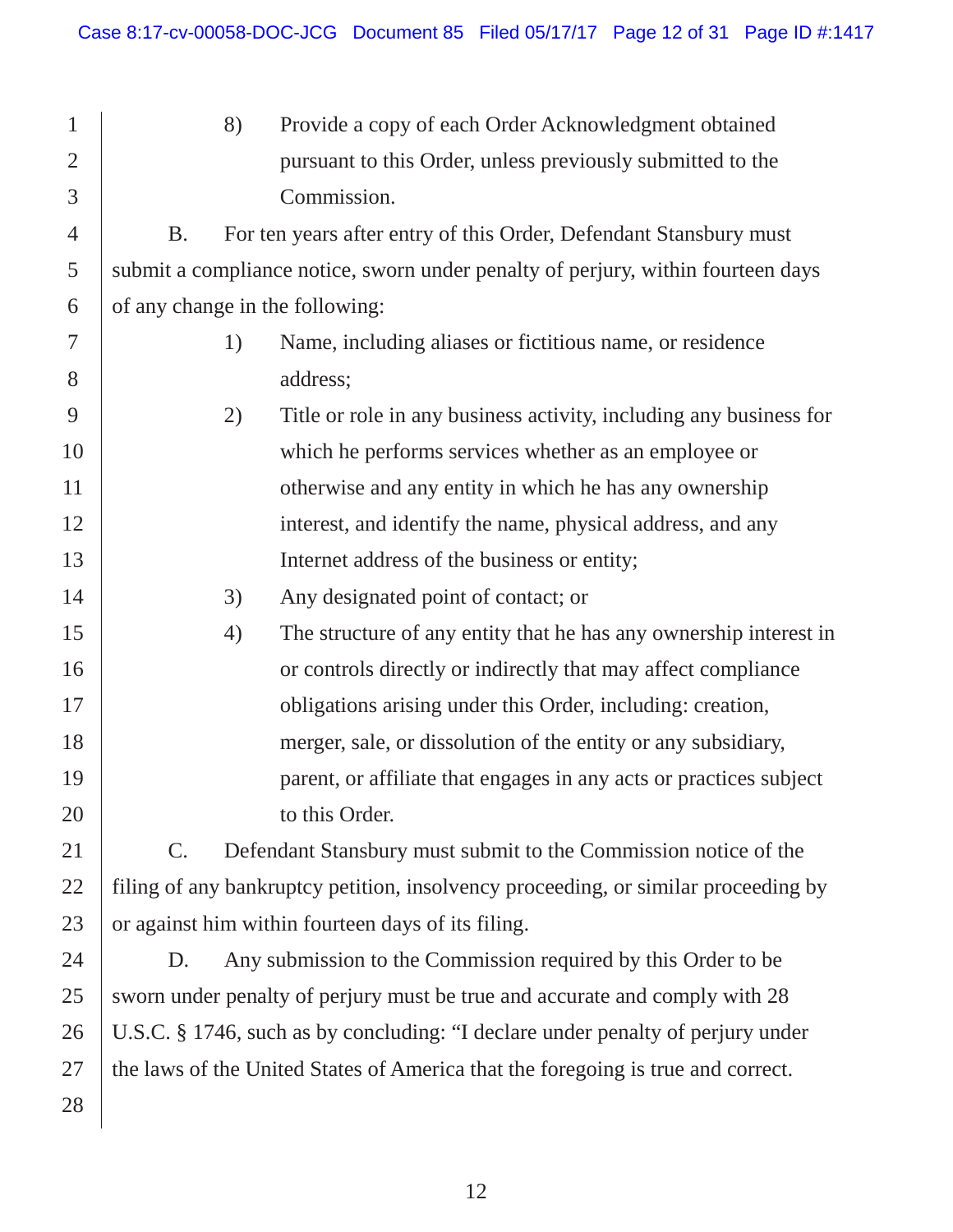1 2 Executed on: \_\_\_\_\_\_" and supplying the date, signatory's full name, title (if applicable), and signature.

E. Unless otherwise directed by a Commission representative in writing, all submissions to the Commission pursuant to this Order must be emailed to DEbrief@ftc.gov or sent by overnight courier (not the U.S. Postal Service) to: Associate Director for Enforcement, Bureau of Consumer Protection, Federal Trade Commission, 600 Pennsylvania Avenue NW, Washington, DC 20580. The subject line must begin: *FTC v. Steven Stansbury*, Matter Number X170013.

# **IX**

### **Recordkeeping**

**It is further ordered** that Defendant Stansbury must create certain records for twenty years after entry of the Order, and retain each such record for five years. Specifically, Defendant Stansbury, for any business that Defendant Stansbury, individually or collectively with any other Defendant, is a majority owner or controls directly or indirectly, must create and retain the following records:

 A. Accounting records showing the revenues from all goods or services sold;

 whether as an employee or otherwise, that person's: name, addresses, telephone B. Personnel records showing, for each person providing services, numbers, job title or position, dates of service, and (if applicable) the reason for termination;

C. Records of all consumer complaints, whether received directly or indirectly, such as through a third party, and any response;

D. All records, including contracts, relating to any person, entity, or Lead Generator from whom Defendant Stansbury or his businesses purchased leads, phone numbers, or other consumer information or data;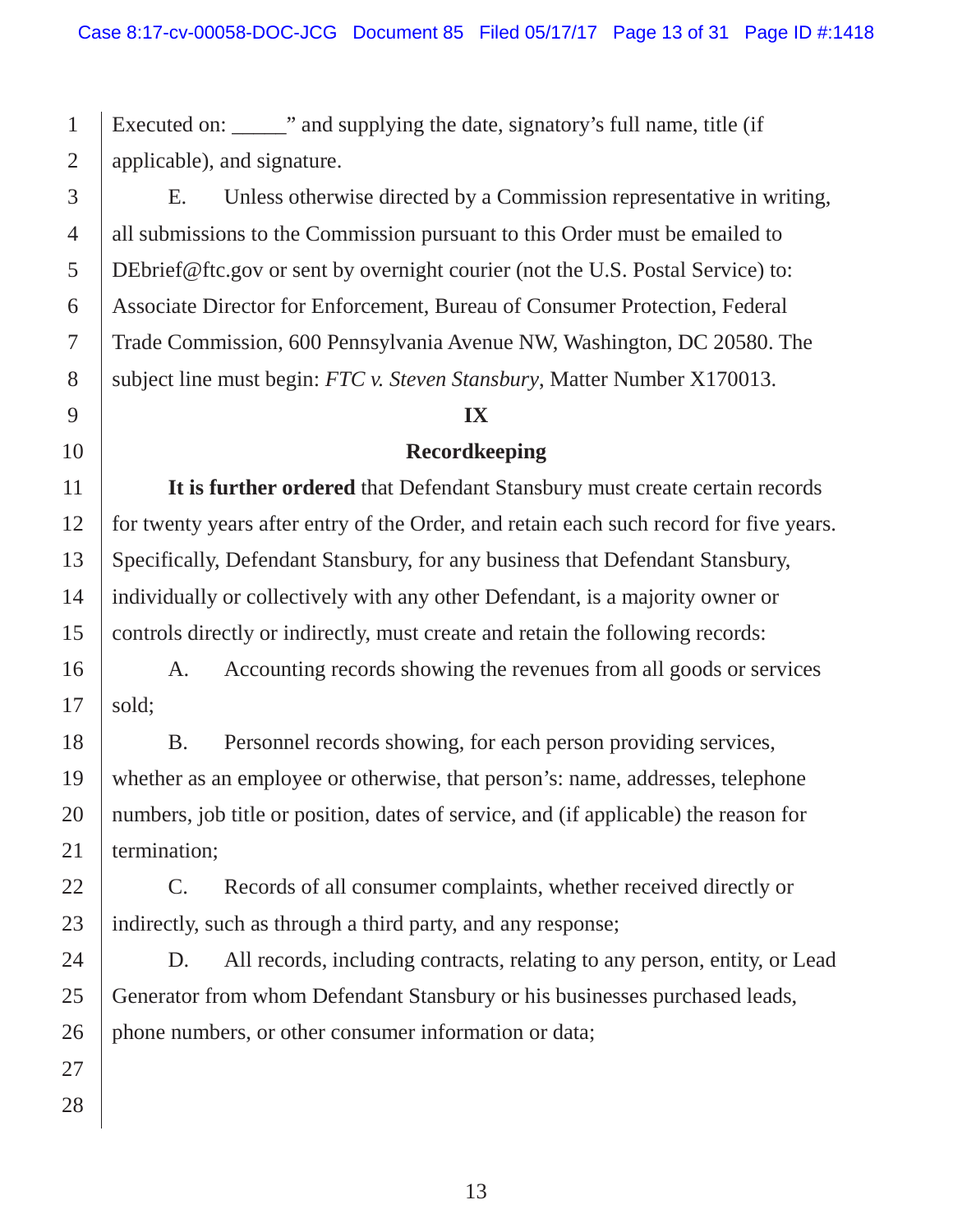E. All records relating to automated dialing platforms used by Defendant Stansbury or his business to initiate telephone calls, including contracts with such automated dialing platforms; and

 provision of this Order, including all submissions to the Commission. F. All records necessary to demonstrate full compliance with each

## **X**

## **Compliance Monitoring**

 **It is further ordered** that, for the purpose of monitoring Defendant Stansbury's compliance with this Order, including the financial representations upon which the judgment was suspended:

 Procedure 29, 30 (including telephonic depositions), 31, 33, 34, 36, 45, and 69. A. Within 14 days of receipt of a written request from a representative of the Commission, Defendant Stansbury must: (1) submit additional compliance reports or other requested information, which must be sworn under penalty of perjury; (2) appear for depositions; and (3) produce documents for inspection and copying. The Commission is also authorized to obtain discovery, without further leave of court, using any of the procedures prescribed by Federal Rules of Civil

 with Defendant Stansbury who has agreed to such an interview. The person B. For matters concerning this Order, the Commission is authorized to communicate directly with Defendant Stansbury. Defendant Stansbury must permit representatives of the Commission to interview anyone employed by or affiliated interviewed may have counsel present.

 Sections 9 and 20 of the FTC Act, 15 U.S.C. §§ 49, 57b-1. C. The Commission may use all other lawful means, including posing, through its representatives as consumers, suppliers, or other individuals or entities, to Defendant Stansbury or any individual or entity affiliated with Defendant Stansbury, without the necessity of identification or prior notice. Nothing in this Order limits the Commission's lawful use of compulsory process, pursuant to

1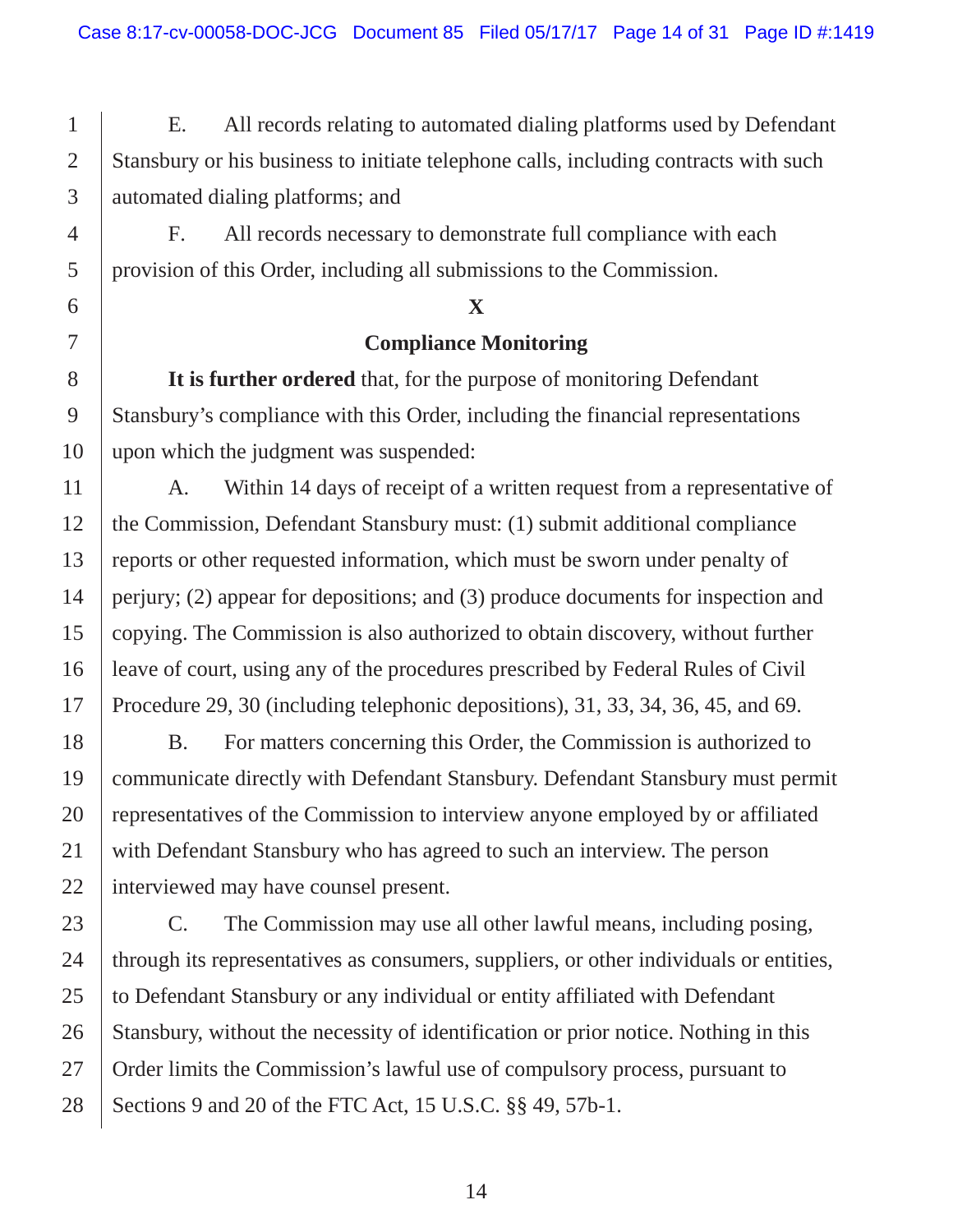Stansbury pursuant to Section 604(1) of the Fair Credit Reporting Act, 15 U.S.C. D. Upon written request from a representative of the Commission, any consumer reporting agency must furnish consumer reports concerning Defendant  $§1681b(a)(1).$ 

# **XI**

# **Retention of Jurisdiction**

**It is further ordered** that this Court retains jurisdiction of this matter for purposes of construction, modification, and enforcement of this Order.

**It is so ordered.** 

Dated: May 17, 2017

Klavid O. Carter

David O. Carter United States District Judge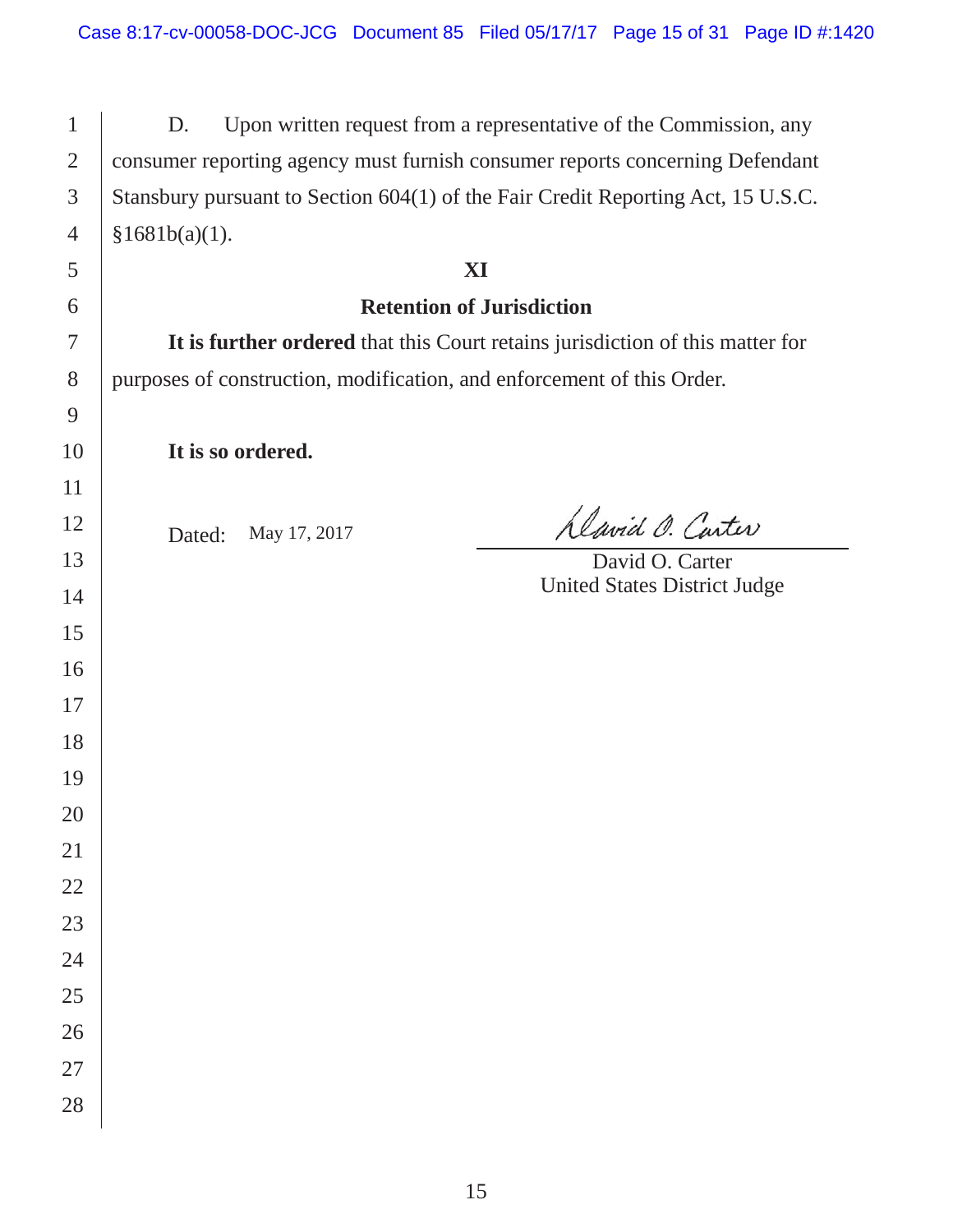

**§310.2** 

#### **PART 310-TELEMARKETING SALES RULE 16 CFR PART 310**

Sec.

310.1 Scope of regulations 1n th1s part.

310.2 Definitions.

- 310.3 Decepttve telemarketing acts or practices.
- 310.4 Abnstve telemarketing acts or practices.
- 310.5 Recordkeeping requirements.
- 310.6 Exemptions.
- 310.7 Actions by states and private persons.
- 310.8 Fee for access to the National Do Not
- Call Registry.
- 310.9 Severabll1ty.

AUTHORITY: 15 U.S.C. 6101-6108.

SoURCE: 75 FR 48516, Aug. 10, 2010, unless otberwtse noted.

#### § 310.1 Scope of regulations in this part.

This part implements the Telemarketing and Consumer Fraud and Abuse Prevention Act, 15 U.S.C. 6101- 6108, as amended.

#### § 310.2 Definitions.

(a) Acqulrer means a bustness organ1 zation, financial institution, or an agent of a bustness organtzatton or financial 1nst1tutton that bas authority from an organtzatton that operates or licenses a credit card system to authorize merchants to accept, transmit, or process payment by credit card through the credit card system for money, goods or services, or anything else of value.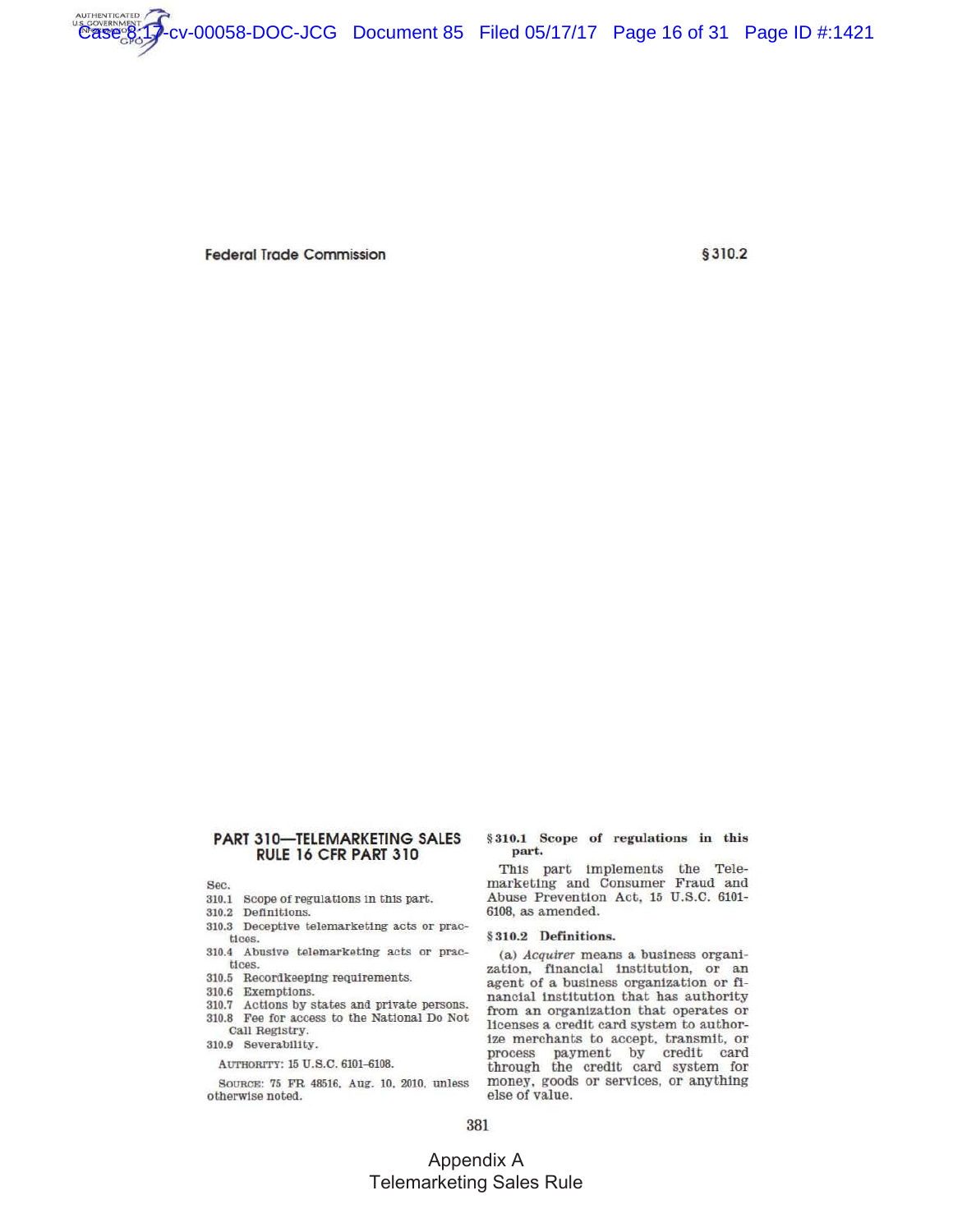(b) *Attorney General* means the chief legal officer of a state.

(c) *Billing information* means any data that enables any person to access a customer's or donor's account, such as a credit card, checking, savings, share or similar account, utility bill, mortgage loan account, or debit card.

(d) *Caller identification service* means a service that allows a telephone subscriber to have the telephone number, and, where available, name of the calling party transmitted contemporaneously with the telephone call, and displayed on a device in or connected to the subscriber's telephone.

(e) *Cardholder* means a person to whom a credit card is issued or who is authorized to use a credit card on behalf of or in addition to the person to whom the credit card is issued.

(f) *Charitable contribution* means any donation or gift of money or any other thing of value.

(g) *Commission* means the Federal Trade Commission.

(h) *Credit* means the right granted by a creditor to a debtor to defer payment of debt or to incur debt and defer its payment.

(i) *Credit card* means any card, plate, coupon book, or other credit device existing for the purpose of obtaining money, property, labor, or services on credit.

(j) *Credit card sales draft* means any record or evidence of a credit card transaction.

(k) *Credit card system* means any method or procedure used to process credit card transactions involving credit cards issued or licensed by the operator of that system.

(l) *Customer* means any person who is or may be required to pay for goods or<br>services offered through teleoffered marketing.

(m) *Debt relief service* means any program or service represented, directly or by implication, to renegotiate, settle, or in any way alter the terms of payment or other terms of the debt between a person and one or more unsecured creditors or debt collectors, including, but not limited to, a reduction in the balance, interest rate, or fees owed by a person to an unsecured creditor or debt collector.

#### **16 CFR Ch. I (1–1–16 Edition)**

(n) *Donor* means any person solicited to make a charitable contribution.

(o) *Established business relationship*  means a relationship between a seller and a consumer based on:

(1) the consumer's purchase, rental, or lease of the seller's goods or services or a financial transaction between the consumer and seller, within the eighteen (18) months immediately preceding the date of a telemarketing call; or

(2) the consumer's inquiry or application regarding a product or service offered by the seller, within the three (3) months immediately preceding the date of a telemarketing call.

(p) *Free-to-pay conversion* means, in an offer or agreement to sell or provide any goods or services, a provision under which a customer receives a product or service for free for an initial period and will incur an obligation to pay for the product or service if he or she does not take affirmative action to cancel before the end of that period.

(q) *Investment opportunity* means anything, tangible or intangible, that is offered, offered for sale, sold, or traded based wholly or in part on representations, either express or implied, about past, present, or future income, profit, or appreciation.

(r) *Material* means likely to affect a person's choice of, or conduct regarding, goods or services or a charitable contribution.

(s) *Merchant* means a person who is authorized under a written contract with an acquirer to honor or accept credit cards, or to transmit or process for payment credit card payments, for the purchase of goods or services or a charitable contribution.

(t) *Merchant agreement* means a written contract between a merchant and an acquirer to honor or accept credit cards, or to transmit or process for payment credit card payments, for the purchase of goods or services or a charitable contribution.

(u) *Negative option feature* means, in an offer or agreement to sell or provide any goods or services, a provision under which the customer's silence or failure to take an affirmative action to reject goods or services or to cancel the agreement is interpreted by the seller as acceptance of the offer.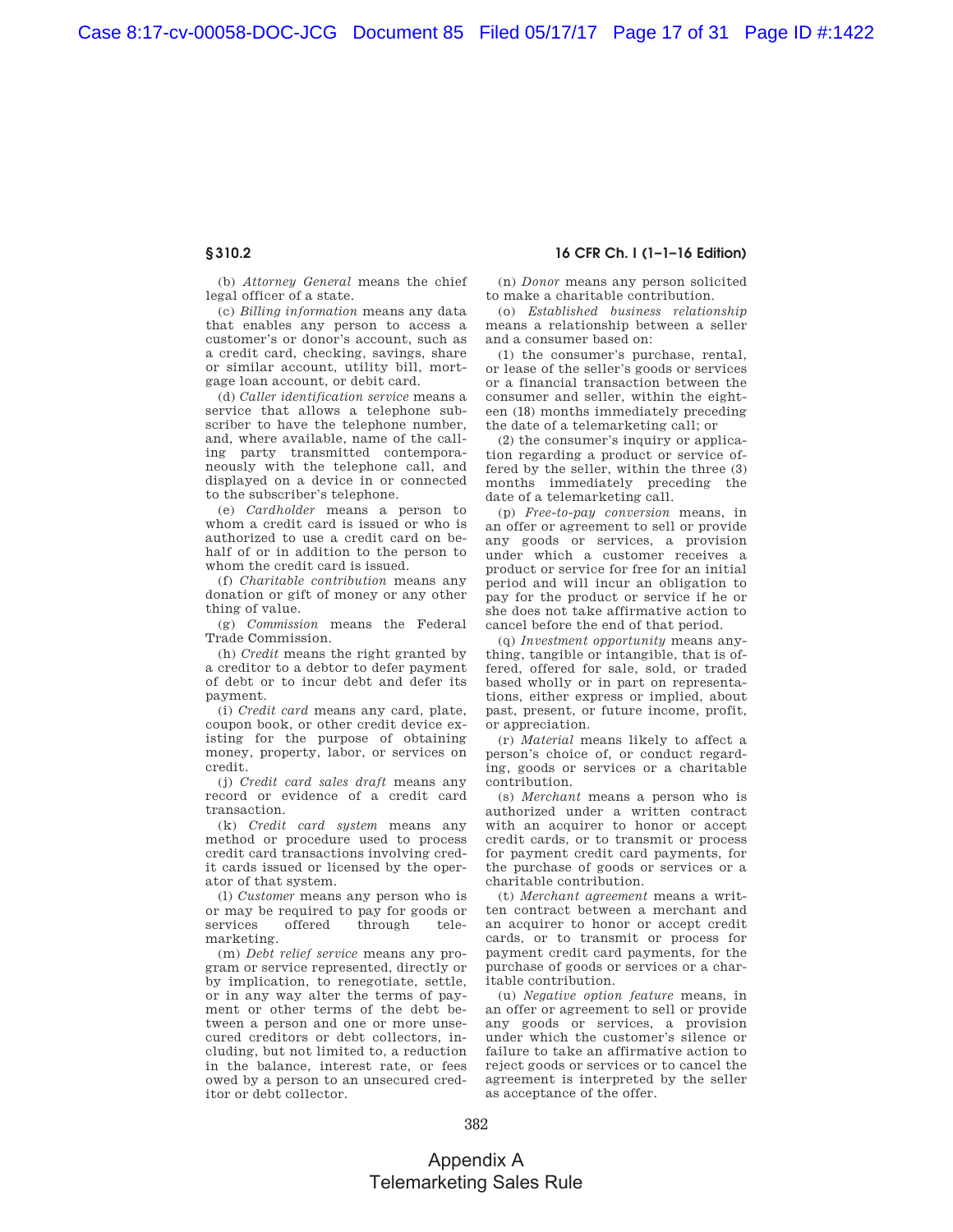(v) *Outbound telephone call* means a telephone call initiated by a telemarketer to induce the purchase of goods or services or to solicit a charitable contribution.

(w) *Person* means any individual, group, unincorporated association, limited or general partnership, corporation, or other business entity.

(x) *Preacquired account information*  means any information that enables a seller or telemarketer to cause a charge to be placed against a customer's or donor's account without obtaining the account number directly from the customer or donor during the telemarketing transaction pursuant to which the account will be charged.

(y) *Prize* means anything offered, or purportedly offered, and given, or purportedly given, to a person by chance. For purposes of this definition, chance exists if a person is guaranteed to receive an item and, at the time of the offer or purported offer, the telemarketer does not identify the specific item that the person will receive.

(z) *Prize promotion* means:

(1) A sweepstakes or other game of chance; or

(2) An oral or written express or implied representation that a person has won, has been selected to receive, or may be eligible to receive a prize or purported prize.

(aa) *Seller* means any person who, in connection with a telemarketing transaction, provides, offers to provide, or arranges for others to provide goods or services to the customer in exchange for consideration.

(bb) *State* means any state of the United States, the District of Columbia, Puerto Rico, the Northern Mariana Islands, and any territory or possession of the United States.

(cc) *Telemarketer* means any person who, in connection with telemarketing, initiates or receives telephone calls to or from a customer or donor.

(dd) *Telemarketing* means a plan, program, or campaign which is conducted to induce the purchase of goods or services or a charitable contribution, by use of one or more telephones and which involves more than one interstate telephone call. The term does not include the solicitation of sales through the mailing of a catalog

which: contains a written description or illustration of the goods or services offered for sale; includes the business address of the seller; includes multiple pages of written material or illustrations; and has been issued not less frequently than once a year, when the person making the solicitation does not solicit customers by telephone but only receives calls initiated by customers in response to the catalog and during those calls takes orders only without further solicitation. For purposes of the previous sentence, the term ''further solicitation'' does not include providing the customer with information about, or attempting to sell, any other item included in the same catalog which prompted the customer's call or in a substantially similar catalog.

(ee) *Upselling* means soliciting the purchase of goods or services following an initial transaction during a single telephone call. The upsell is a separate telemarketing transaction, not a continuation of the initial transaction. An ''external upsell'' is a solicitation made by or on behalf of a seller different from the seller in the initial transaction, regardless of whether the initial transaction and the subsequent solicitation are made by the same telemarketer. An ''internal upsell'' is a solicitation made by or on behalf of the same seller as in the initial transaction, regardless of whether the initial transaction and subsequent solicitation are made by the same telemarketer.

EFFECTIVE DATE NOTE: At 80 FR 77558, Dec. 14, 2015, §310.2 was amended by redesignating paragraphs (aa) through (ee) as paragraphs (dd) through (hh), redesignating paragraphs (f) through (z) as paragraphs (h) through (bb), and adding new paragraphs (f), (g), and (cc), effective Feb. 12, 2016. For the convenience of the user, the added text is set forth as follows:

#### **§ 310.2 Definitions.**

#### \* \* \* \* \*

(f) *Cash-to-cash money transfer* means the electronic (as defined in section 106(2) of the Electronic Signatures in Global and National Commerce Act (15 U.S.C. 7006(2)) transfer of the value of cash received from one person to another person in a different location that is

### **§ 310.2**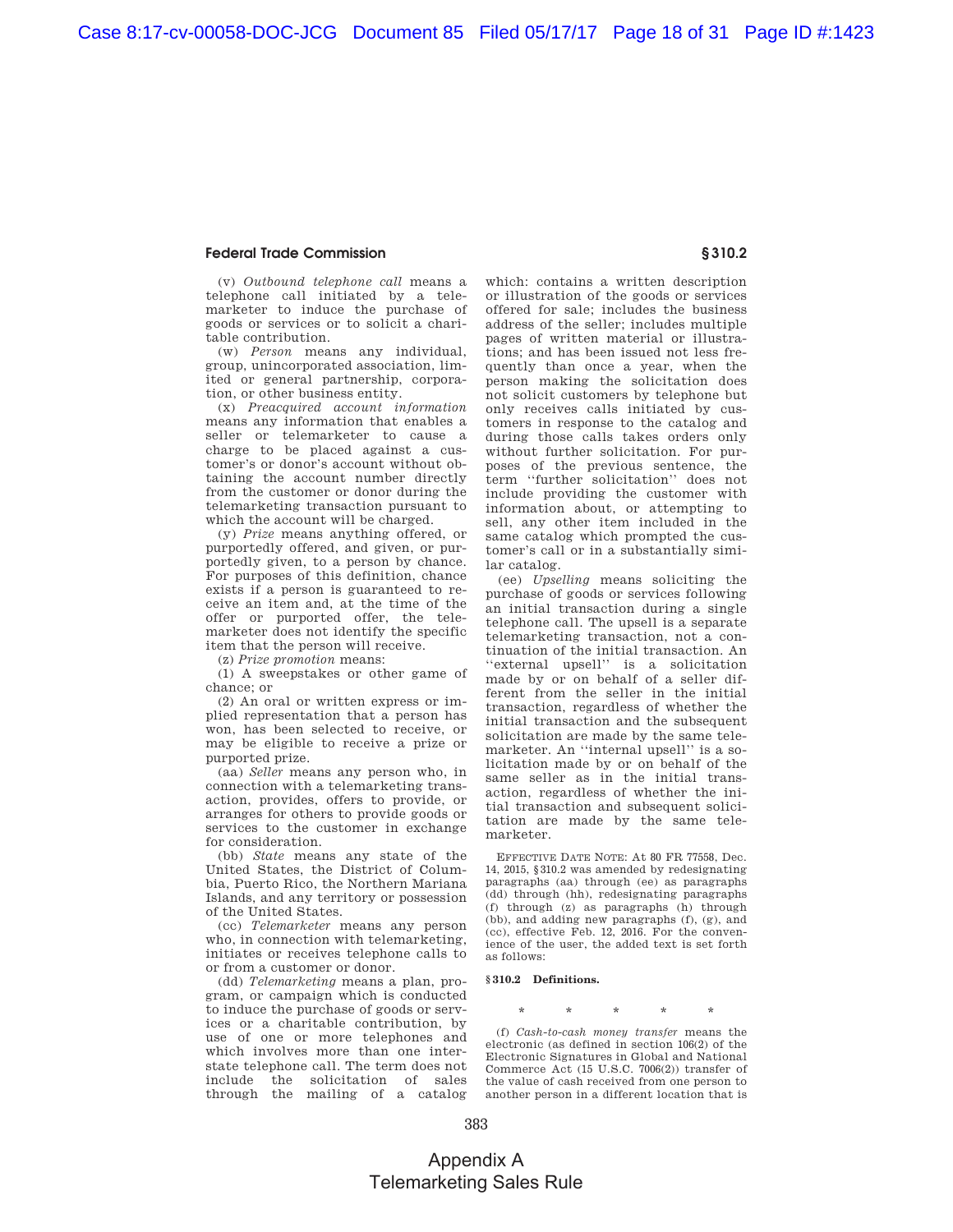sent by a money transfer provider and received in the form of cash. For purposes of this definition, *money transfer provider* means any person or financial institution that provides cash-to-cash money transfers for a person in the normal course of its business, whether or not the person holds an account with such person or financial institution. The term *cash-to-cash money transfer* includes a remittance transfer, as defined in section  $919(g)(2)$  of the Electronic Fund Transfer Act (''EFTA''), 15 U.S.C. 1693a, that is a cash-tocash transaction; however it does not include any transaction that is:

(1) An electronic fund transfer as defined in section 903 of the EFTA;

(2) Covered by Regulation E, 12 CFR 1005.20, pertaining to gift cards; or

(3) Subject to the Truth in Lending Act, 15 U.S.C. 1601 *et seq.* 

(g) *Cash reload mechanism* is a device, authorization code, personal identification number, or other security measure that makes it possible for a person to convert cash into an electronic (as defined in section 106(2) of the Electronic Signatures in Global and National Commerce Act (15 U.S.C. 7006(2)) form that can be used to add funds to a general-use prepaid card, as defined in Regulation E, 12 CFR 1005.2, or an account with a payment intermediary. For purposes of this definition, a cash reload mechanism is not itself a general-use prepaid debit card or a swipe reload process or similar method in which funds are added directly onto a person's own general-use prepaid card or account with a payment intermediary.

\* \* \* \* \*

(cc) *Remotely created payment order* means any payment instruction or order drawn on a person's account that is created by the payee or the payee's agent and deposited into or cleared through the check clearing system. The term includes, without limitation, a ''remotely created check,'' as defined in Regulation CC, Availability of Funds and Collection of Checks, 12 CFR 229.2(fff), but does not include a payment order cleared through an Automated Clearinghouse (ACH) Network or subject to the Truth in Lending Act, 15 U.S.C. 1601 *et seq.,* and Regulation Z, 12 CFR part 1026.

\* \* \* \* \*

#### **§ 310.3 Deceptive telemarketing acts or practices.**

(a) *Prohibited deceptive telemarketing acts or practices.* It is a deceptive telemarketing act or practice and a violation of this Rule for any seller or telemarketer to engage in the following conduct:

#### **16 CFR Ch. I (1–1–16 Edition)**

(1) Before a customer consents to pay 659 for goods or services offered, failing to disclose truthfully, in a clear and conspicuous manner, the following material information:

(i) The total costs to purchase, receive, or use, and the quantity of, any goods or services that are the subject of the sales offer; 660

(ii) All material restrictions, limitations, or conditions to purchase, receive, or use the goods or services that are the subject of the sales offer;

(iii) If the seller has a policy of not making refunds, cancellations, exchanges, or repurchases, a statement informing the customer that this is the seller's policy; or, if the seller or telemarketer makes a representation about a refund, cancellation, exchange, or repurchase policy, a statement of all material terms and conditions of such policy;

(iv) In any prize promotion, the odds of being able to receive the prize, and, if the odds are not calculable in advance, the factors used in calculating the odds; that no purchase or payment is required to win a prize or to participate in a prize promotion and that any purchase or payment will not increase the person's chances of winning; and the no-purchase/no-payment method of participating in the prize promotion with either instructions on how to participate or an address or local or tollfree telephone number to which customers may write or call for information on how to participate;

<sup>659</sup> When a seller or telemarketer uses, or directs a customer to use, a courier to transport payment, the seller or telemarketer must make the disclosures required by § 310.3(a)(1) before sending a courier to pick up payment or authorization for payment, or directing a customer to have a courier pick up payment or authorization for payment. In the case of debt relief services, the seller or telemarketer must make the disclosures required by  $$310.3(a)(1)$  before the consumer enrolls in an offered program. 660 For offers of consumer credit products

subject to the Truth in Lending Act, 15 U.S.C. 1601 *et seq.,* and Regulation Z, 12 CFR 226, compliance with the disclosure requirements under the Truth in Lending Act and Regulation Z shall constitute compliance with  $§310.3(a)(1)(i)$  of this Rule.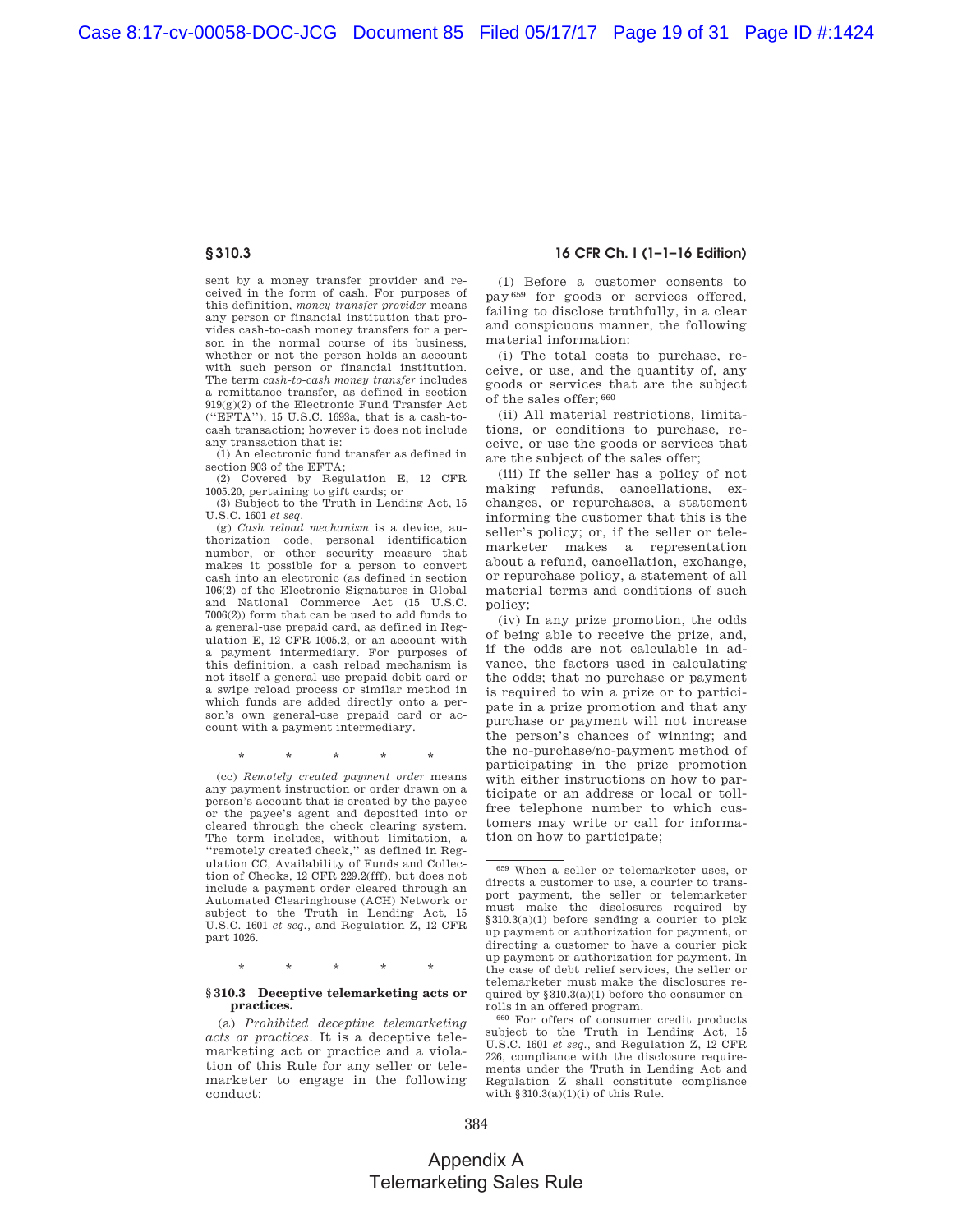(v) All material costs or conditions to receive or redeem a prize that is the subject of the prize promotion;

(vi) In the sale of any goods or services represented to protect, insure, or otherwise limit a customer's liability in the event of unauthorized use of the customer's credit card, the limits on a cardholder's liability for unauthorized use of a credit card pursuant to 15 U.S.C. 1643;

(vii) If the offer includes a negative option feature, all material terms and conditions of the negative option feature, including, but not limited to, the fact that the customer's account will be charged unless the customer takes an affirmative action to avoid the  $charge(s)$ , the date(s) the charge(s) will be submitted for payment, and the specific steps the customer must take to avoid the charge(s); and

(viii) In the sale of any debt relief service:

(A) the amount of time necessary to achieve the represented results, and to the extent that the service may include a settlement offer to any of the customer's creditors or debt collectors, the time by which the debt relief service provider will make a bona fide settlement offer to each of them;

(B) to the extent that the service may include a settlement offer to any of the customer's creditors or debt collectors, the amount of money or the percentage of each outstanding debt that the customer must accumulate before the debt relief service provider will make a bona fide settlement offer to each of them;

(C) to the extent that any aspect of the debt relief service relies upon or results in the customer's failure to make timely payments to creditors or debt collectors, that the use of the debt relief service will likely adversely affect the customer's creditworthiness, may result in the customer being subject to collections or sued by creditors or debt collectors, and may increase the amount of money the customer owes due to the accrual of fees and interest; and

(D) to the extent that the debt relief service requests or requires the customer to place funds in an account at an insured financial institution, that the customer owns the funds held in

the account, the customer may withdraw from the debt relief service at any time without penalty, and, if the customer withdraws, the customer must receive all funds in the account, other than funds earned by the debt relief service in compliance with  $§ 310.4(a)(5)(i)(A)$  through (C).

(2) Misrepresenting, directly or by implication, in the sale of goods or services any of the following material information:

(i) The total costs to purchase, receive, or use, and the quantity of, any goods or services that are the subject of a sales offer;

(ii) Any material restriction, limitation, or condition to purchase, receive, or use goods or services that are the subject of a sales offer;

(iii) Any material aspect of the performance, efficacy, nature, or central characteristics of goods or services that are the subject of a sales offer;

(iv) Any material aspect of the nature or terms of the seller's refund, cancellation, exchange, or repurchase policies;

(v) Any material aspect of a prize promotion including, but not limited to, the odds of being able to receive a prize, the nature or value of a prize, or that a purchase or payment is required to win a prize or to participate in a prize promotion;

(vi) Any material aspect of an investment opportunity including, but not limited to, risk, liquidity, earnings potential, or profitability;

(vii) A seller's or telemarketer's affiliation with, or endorsement or sponsorship by, any person or government entity;

(viii) That any customer needs offered goods or services to provide protections a customer already has pursuant to 15 U.S.C. 1643;

(ix) Any material aspect of a negative option feature including, but not limited to, the fact that the customer's account will be charged unless the customer takes an affirmative action to avoid the charge(s), the date(s) the charge(s) will be submitted for payment, and the specific steps the customer must take to avoid the charge(s); or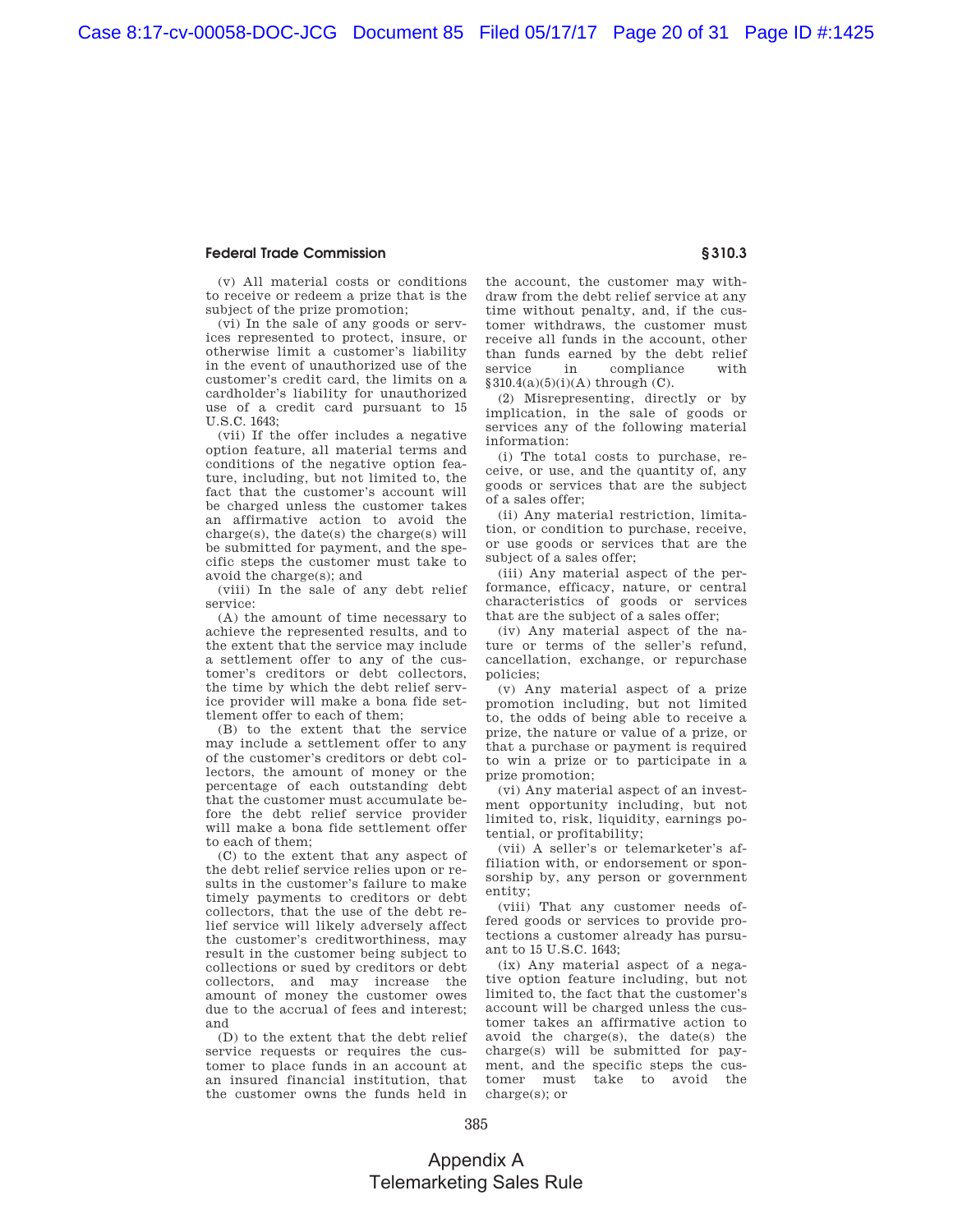(x) Any material aspect of any debt relief service, including, but not limited to, the amount of money or the percentage of the debt amount that a customer may save by using such service; the amount of time necessary to achieve the represented results; the amount of money or the percentage of each outstanding debt that the customer must accumulate before the provider of the debt relief service will initiate attempts with the customer's creditors or debt collectors or make a bona fide offer to negotiate, settle, or modify the terms of the customer's debt; the effect of the service on a customer's creditworthiness; the effect of the service on collection efforts of the customer's creditors or debt collectors; the percentage or number of customers who attain the represented results; and whether a debt relief service is offered or provided by a non-profit entity.

(3) Causing billing information to be submitted for payment, or collecting or attempting to collect payment for goods or services or a charitable contribution, directly or indirectly, without the customer's or donor's express verifiable authorization, except when the method of payment used is a credit card subject to protections of the Truth in Lending Act and Regulation Z,661 or a debit card subject to the protections of the Electronic Fund Transfer Act and Regulation E.662 Such authorization shall be deemed verifiable if any of the following means is employed:

(i) Express written authorization by the customer or donor, which includes the customer's or donor's signature;663

(ii) Express oral authorization which is audio-recorded and made available upon request to the customer or donor, and the customer's or donor's bank or other billing entity, and which evidences clearly both the customer's or

#### **16 CFR Ch. I (1–1–16 Edition)**

donor's authorization of payment for the goods or services or charitable contribution that are the subject of the telemarketing transaction and the customer's or donor's receipt of all of the following information:

(A) The number of debits, charges, or

payments (if more than one);<br>(B) The date(s) the (B) The date(s) the debit(s), charge(s), or payment(s) will be submitted for payment;

(C) The amount(s) of the debit(s), charge(s), or payment(s);

(D) The customer's or donor's name; (E) The customer's or donor's billing information, identified with sufficient specificity such that the customer or donor understands what account will be used to collect payment for the goods or services or charitable contribution that are the subject of the telemarketing transaction;

(F) A telephone number for customer or donor inquiry that is answered during normal business hours; and

(G) The date of the customer's or donor's oral authorization; or

(iii) Written confirmation of the transaction, identified in a clear and conspicuous manner as such on the outside of the envelope, sent to the customer or donor via first class mail prior to the submission for payment of the customer's or donor's billing information, and that includes all of the information contained  $\S$ §310.3(a)(3)(ii)(A)-(G) and a clear and conspicuous statement of the procedures by which the customer or donor can obtain a refund from the seller or telemarketer or charitable organization in the event the confirmation is inaccurate; provided, however, that this means of authorization shall not be deemed verifiable in instances in which goods or services are offered in a transaction involving a free-to-pay conversion and preacquired account information.

(4) Making a false or misleading statement to induce any person to pay for goods or services or to induce a charitable contribution.

(b) *Assisting and facilitating.* It is a deceptive telemarketing act or practice and a violation of this Rule for a person to provide substantial assistance or support to any seller or telemarketer when that person knows or consciously

 $661$  Truth in Lending Act, 15 U.S.C. 1601 *et seq.*, and Regulation Z, 12 CFR part 226.

 $662$  Electronic Fund Transfer Act, 15 U.S.C. 1693 *et seq.,* and Regulation E, 12 CFR part

 $663$  For purposes of this Rule, the term ''signature'' shall include an electronic or digital form of signature, to the extent that such form of signature is recognized as a valid signature under applicable federal law or state contract law.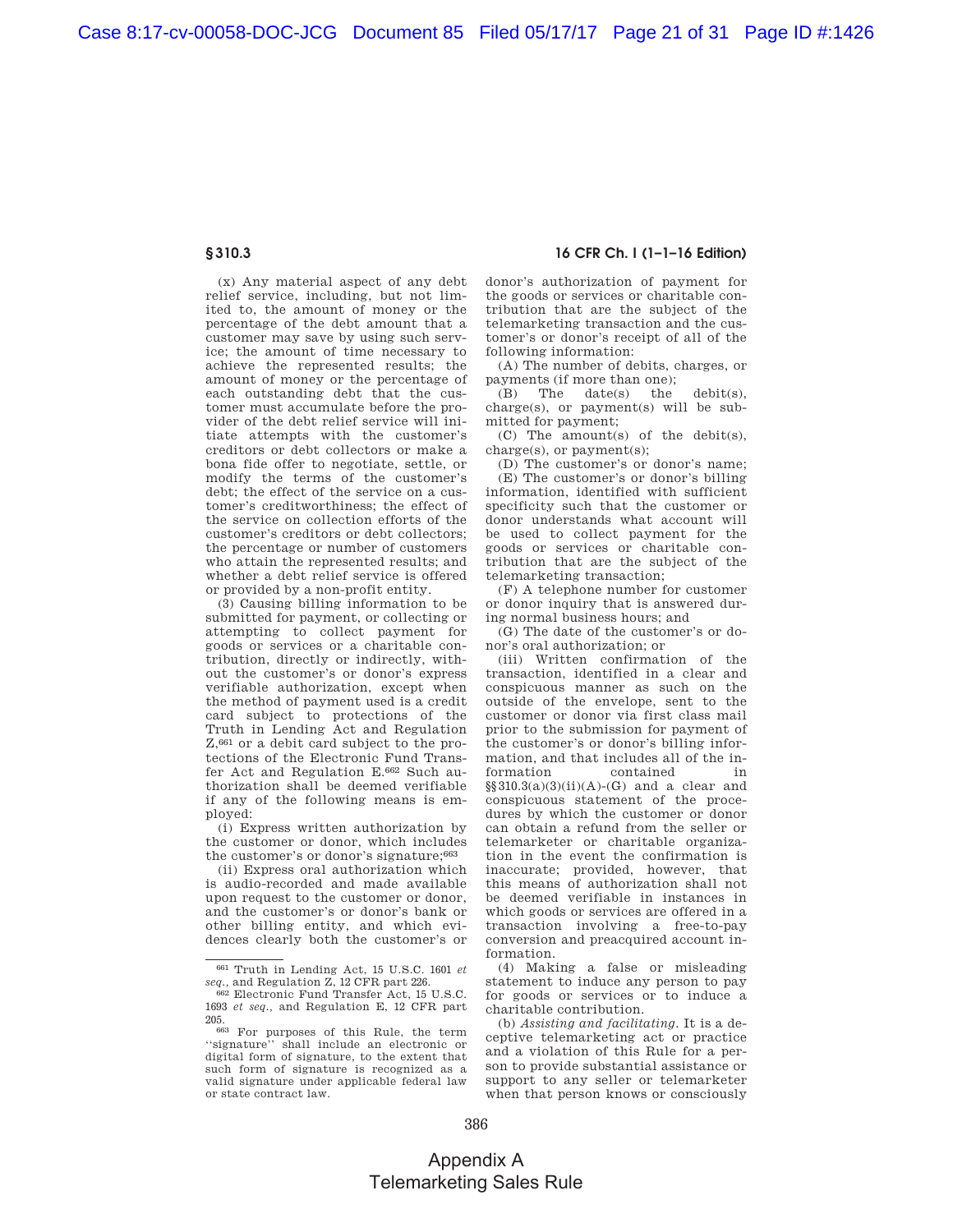avoids knowing that the seller or telemarketer is engaged in any act or practice that violates  $\S$ 310.3(a), (c) or (d), or § 310.4 of this Rule.

(c) *Credit card laundering.* Except as expressly permitted by the applicable credit card system, it is a deceptive telemarketing act or practice and a violation of this Rule for:

(1) A merchant to present to or deposit into, or cause another to present to or deposit into, the credit card system for payment, a credit card sales draft generated by a telemarketing transaction that is not the result of a telemarketing credit card transaction between the cardholder and the merchant;

(2) Any person to employ, solicit, or otherwise cause a merchant, or an employee, representative, or agent of the merchant, to present to or deposit into the credit card system for payment, a credit card sales draft generated by a telemarketing transaction that is not the result of a telemarketing credit card transaction between the cardholder and the merchant; or

(3) Any person to obtain access to the credit card system through the use of a business relationship or an affiliation with a merchant, when such access is not authorized by the merchant agreement or the applicable credit card system.

(d) *Prohibited deceptive acts or practices in the solicitation of charitable contributions.* It is a fraudulent charitable solicitation, a deceptive telemarketing act or practice, and a violation of this Rule for any telemarketer soliciting charitable contributions to misrepresent, directly or by implication, any of the following material information:

(1) The nature, purpose, or mission of any entity on behalf of which a charitable contribution is being requested;

(2) That any charitable contribution is tax deductible in whole or in part;

(3) The purpose for which any charitable contribution will be used;

(4) The percentage or amount of any charitable contribution that will go to a charitable organization or to any particular charitable program;

(5) Any material aspect of a prize promotion including, but not limited to: the odds of being able to receive a prize; the nature or value of a prize; or that a charitable contribution is required to win a prize or to participate in a prize promotion; or

**§ 310.4** 

(6) A charitable organization's or telemarketer's affiliation with, or endorsement or sponsorship by, any person or government entity.

EFFECTIVE DATE NOTE: At 80 FR 77558, Dec. 14, 2015, §310.3 was amended by redesignating paragraphs  $(a)(3)(ii)(A)$  through  $(G)$  as paragraphs (a)(3)(ii)(B) through (H) and adding new paragraph  $(a)(3)(ii)(A)$ , eff. Feb. 12, 2016. For the convenience of the user, the added text is set forth as follows:

#### **§ 310.3 Deceptive telemarketing acts or practices.**

- $(a) * * *$
- $(3) * * * *$
- $(ii) * * * *$

(A) An accurate description, clearly and conspicuously stated, of the goods or services or charitable contribution for which payment authorization is sought;

#### \* \* \* \* \*

#### **§ 310.4 Abusive telemarketing acts or practices.**

(a) *Abusive conduct generally.* It is an abusive telemarketing act or practice and a violation of this Rule for any seller or telemarketer to engage in the following conduct:

(1) Threats, intimidation, or the use of profane or obscene language;

(2) Requesting or receiving payment of any fee or consideration for goods or services represented to remove derogatory information from, or improve, a person's credit history, credit record, or credit rating until:

(i) The time frame in which the seller has represented all of the goods or services will be provided to that person has expired; and

(ii) The seller has provided the person with documentation in the form of a consumer report from a consumer reporting agency demonstrating that the promised results have been achieved, such report having been issued more than six months after the results were achieved. Nothing in this Rule should be construed to affect the requirement in the Fair Credit Reporting Act, 15 U.S.C. 1681, that a consumer report may only be obtained for a specified permissible purpose;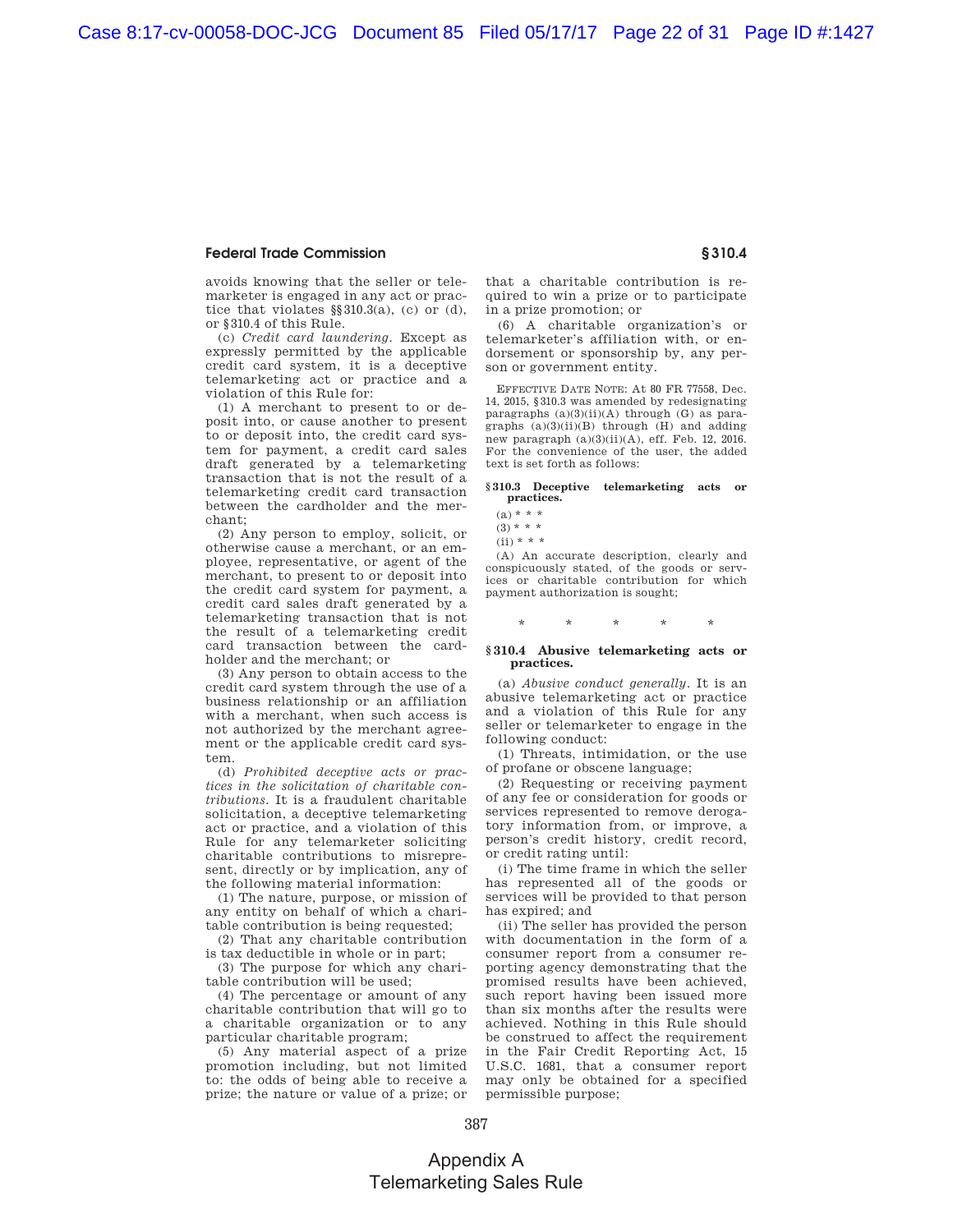**16 CFR Ch. I (1–1–16 Edition)** 

(3) Requesting or receiving payment of any fee or consideration from a person for goods or services represented to recover or otherwise assist in the return of money or any other item of value paid for by, or promised to, that person in a previous telemarketing transaction, until seven (7) business days after such money or other item is delivered to that person. This provision shall not apply to goods or services provided to a person by a licensed attorney;

(4) Requesting or receiving payment of any fee or consideration in advance of obtaining a loan or other extension of credit when the seller or telemarketer has guaranteed or represented a high likelihood of success in obtaining or arranging a loan or other extension of credit for a person;

(5)(i) Requesting or receiving payment of any fee or consideration for any debt relief service until and unless:

(A) The seller or telemarketer has renegotiated, settled, reduced, or otherwise altered the terms of at least one debt pursuant to a settlement agreement, debt management plan, or other such valid contractual agreement executed by the customer;

(B) The customer has made at least one payment pursuant to that settlement agreement, debt management plan, or other valid contractual agreement between the customer and the creditor or debt collector; and

(C) To the extent that debts enrolled in a service are renegotiated, settled, reduced, or otherwise altered individually, the fee or consideration either:

(*1*) Bears the same proportional relationship to the total fee for renegotiating, settling, reducing, or altering the terms of the entire debt balance as the individual debt amount bears to the entire debt amount. The individual debt amount and the entire debt amount are those owed at the time the debt was enrolled in the service; or

(*2*) Is a percentage of the amount saved as a result of the renegotiation, settlement, reduction, or alteration. The percentage charged cannot change from one individual debt to another. The amount saved is the difference between the amount owed at the time the debt was enrolled in the service and the

amount actually paid to satisfy the debt.

(ii) Nothing in  $§310.4(a)(5)(i)$  prohibits requesting or requiring the customer to place funds in an account to be used for the debt relief provider's fees and for payments to creditors or debt collectors in connection with the renegotiation, settlement, reduction, or other alteration of the terms of payment or other terms of a debt, provided that:

(A) The funds are held in an account at an insured financial institution;

(B) The customer owns the funds held in the account and is paid accrued interest on the account, if any;

(C) The entity administering the account is not owned or controlled by, or in any way affiliated with, the debt relief service;

(D) The entity administering the account does not give or accept any money or other compensation in exchange for referrals of business involving the debt relief service; and

(E) The customer may withdraw from the debt relief service at any time without penalty, and must receive all funds in the account, other than funds earned by the debt relief service in<br>compliance with  $\S 310.4(a)(5)(i)(A)$ compliance with  $§ 310.4(a)(5)(i)(A)$ through (C), within seven (7) business days of the customer's request.

(6) Disclosing or receiving, for consideration, unencrypted consumer account numbers for use in telemarketing; provided, however, that this paragraph shall not apply to the disclosure or receipt of a customer's or donor's billing information to process a payment for goods or services or a charitable contribution pursuant to a transaction;

(7) Causing billing information to be submitted for payment, directly or indirectly, without the express informed consent of the customer or donor. In any telemarketing transaction, the seller or telemarketer must obtain the express informed consent of the customer or donor to be charged for the goods or services or charitable contribution and to be charged using the identified account. In any telemarketing transaction involving preacquired account information, the requirements in paragraphs (a)(7)(i) through (ii) of this section must be met to evidence express informed consent.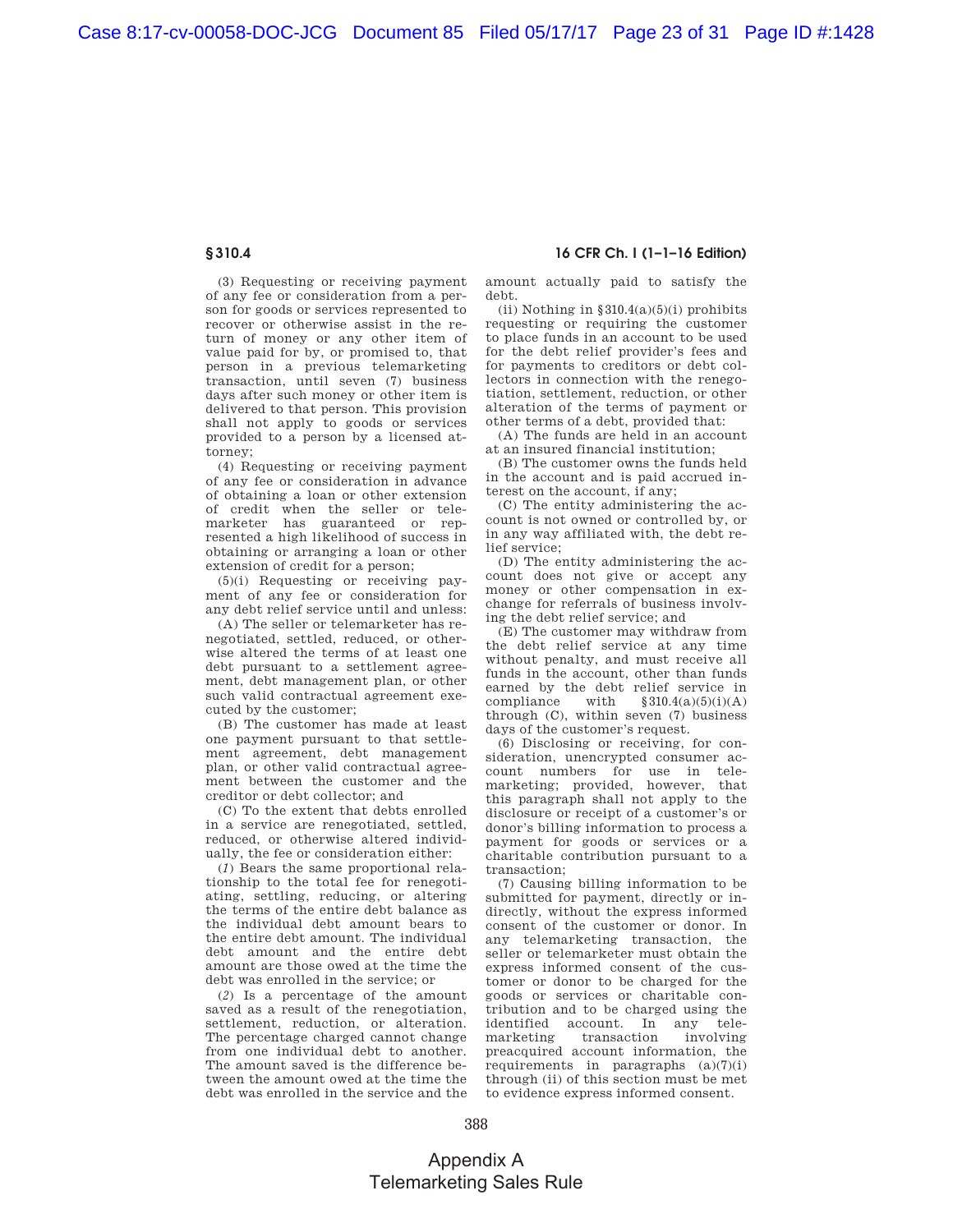(i) In any telemarketing transaction involving preacquired account information and a free-to-pay conversion feature, the seller or telemarketer must:

(A) Obtain from the customer, at a minimum, the last four (4) digits of the account number to be charged;

(B) Obtain from the customer his or her express agreement to be charged for the goods or services and to be charged using the account number pursuant to paragraph  $(a)(7)(i)(A)$  of this section; and,

(C) Make and maintain an audio recording of the entire telemarketing transaction.

(ii) In any other telemarketing transaction involving preacquired account information not described in paragraph (a)(7)(i) of this section, the seller or telemarketer must:

(A) At a minimum, identify the account to be charged with sufficient specificity for the customer or donor to understand what account will be charged; and

(B) Obtain from the customer or donor his or her express agreement to be charged for the goods or services and to be charged using the account number identified pursuant to para $graph (a)(7)(ii)(A)$  of this section; or

(8) Failing to transmit or cause to be transmitted the telephone number, and, when made available by the telemarketer's carrier, the name of the telemarketer, to any caller identification service in use by a recipient of a telemarketing call; provided that it shall not be a violation to substitute (for the name and phone number used in, or billed for, making the call) the name of the seller or charitable organization on behalf of which a telemarketing call is placed, and the seller's or charitable organization's customer or donor service telephone number, which is answered during regular business hours.

(b) *Pattern of calls.* (1) It is an abusive telemarketing act or practice and a violation of this Rule for a telemarketer to engage in, or for a seller to cause a telemarketer to engage in, the following conduct:

(i) Causing any telephone to ring, or engaging any person in telephone conversation, repeatedly or continuously with intent to annoy, abuse, or harass any person at the called number;

(ii) Denying or interfering in any way, directly or indirectly, with a person's right to be placed on any registry of names and/or telephone numbers of persons who do not wish to receive outbound telephone calls established to comply with  $§310.4(b)(1)(iii);$ 

(iii) Initiating any outbound telephone call to a person when:

(A) That person previously has stated that he or she does not wish to receive an outbound telephone call made by or on behalf of the seller whose goods or services are being offered or made on behalf of the charitable organization for which a charitable contribution is being solicited; or

(B) That person's telephone number is on the ''do-not-call'' registry, maintained by the Commission, of persons who do not wish to receive outbound telephone calls to induce the purchase of goods or services unless the seller:

(i) Has obtained the express agreement, in writing, of such person to place calls to that person. Such written agreement shall clearly evidence such person's authorization that calls made by or on behalf of a specific party may be placed to that person, and shall include the telephone number to which the calls may be placed and the signature664 of that person; or

(ii) Has an established business relationship with such person, and that person has not stated that he or she does not wish to receive outbound tele-<br>
phone calls under paragraph paragraph  $(b)(1)(iii)(A)$  of this section; or

(iv) Abandoning any outbound telephone call. An outbound telephone call is ''abandoned'' under this section if a person answers it and the telemarketer does not connect the call to a sales representative within two (2) seconds of the person's completed greeting.

(v) Initiating any outbound telephone call that delivers a prerecorded message, other than a prerecorded message permitted for compliance with the call

**§ 310.4** 

<sup>664</sup> For purposes of this Rule, the term 'signature'' shall include an electronic or digital form of signature, to the extent that such form of signature is recognized as a valid signature under applicable federal law or state contract law.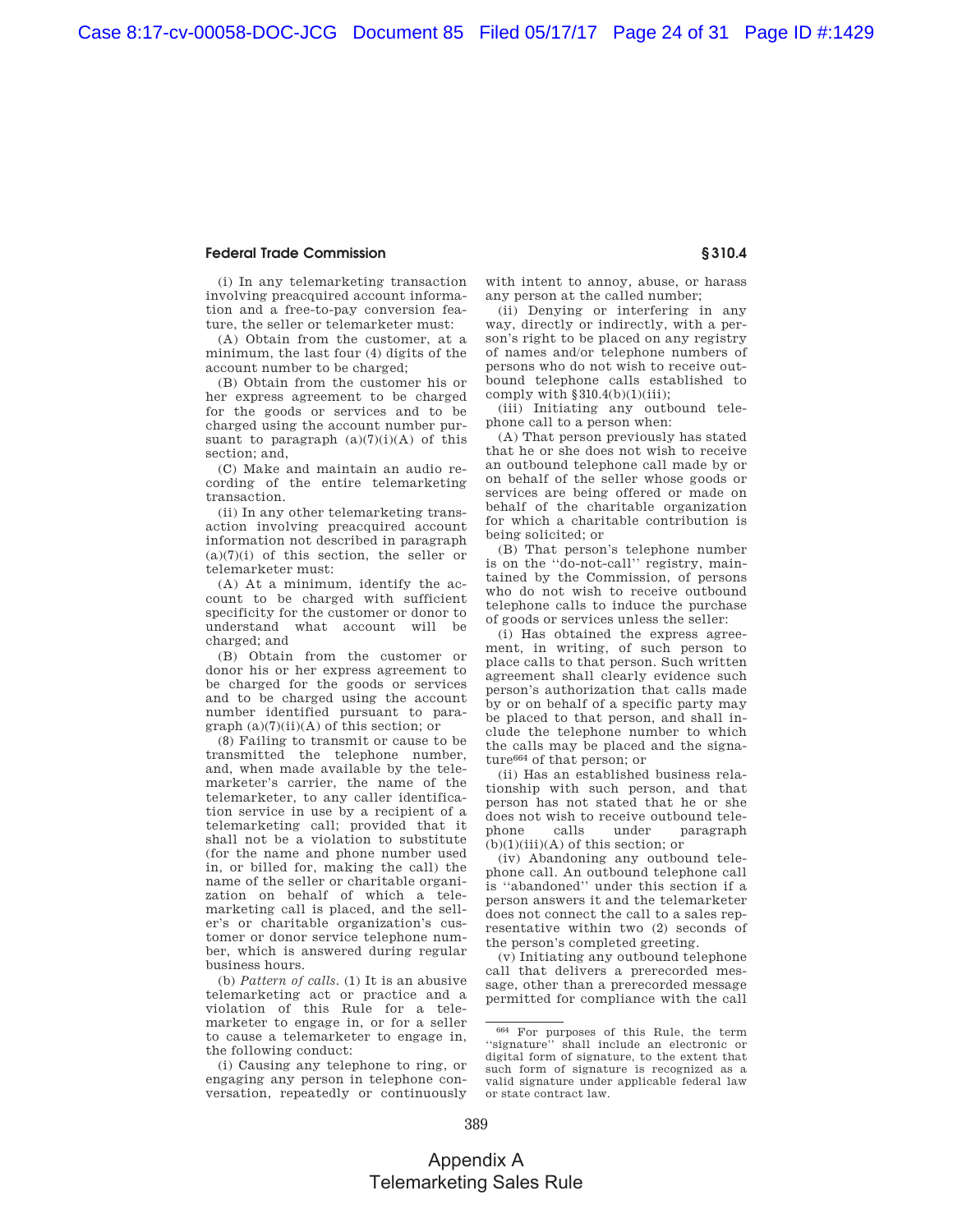abandonment safe harbor in § 310.4(b)(4)(iii), unless:

(A) In any such call to induce the purchase of any good or service, the seller has obtained from the recipient of the call an express agreement, in writing, that:

(i) The seller obtained only after a clear and conspicuous disclosure that the purpose of the agreement is to authorize the seller to place prerecorded calls to such person;

(ii) The seller obtained without requiring, directly or indirectly, that the agreement be executed as a condition of purchasing any good or service;

(iii) Evidences the willingness of the recipient of the call to receive calls that deliver prerecorded messages by or on behalf of a specific seller; and

(iv) Includes such person's telephone number and signature;665 and

(B) In any such call to induce the purchase of any good or service, or to induce a charitable contribution from a member of, or previous donor to, a nonprofit charitable organization on whose behalf the call is made, the seller or telemarketer:

(i) Allows the telephone to ring for at least fifteen (15) seconds or four (4) rings before disconnecting an unanswered call; and

(ii) Within two (2) seconds after the completed greeting of the person called, plays a prerecorded message that promptly provides the disclosures required by § 310.4(d) or (e), followed immediately by a disclosure of one or both of the following:

(A) In the case of a call that could be answered in person by a consumer, that the person called can use an automated interactive voice and/or keypress-activated opt-out mechanism to assert a Do Not Call request pursuant to  $§310.4(b)(1)(iii)(A)$  at any time during the message. The mechanism must:

(1) Automatically add the number called to the seller's entity-specific Do Not Call list;

(2) Once invoked, immediately disconnect the call; and

(3) Be available for use at any time during the message; and

**16 CFR Ch. I (1–1–16 Edition)** 

(B) In the case of a call that could be answered by an answering machine or voicemail service, that the person called can use a toll-free telephone number to assert a Do Not Call request pursuant to  $$310.4(b)(1)(iii)(A)$ . The number provided must connect directly to an automated interactive voice or keypress-activated opt-out mechanism that:

(1) Automatically adds the number called to the seller's entity-specific Do Not Call list;

(2) Immediately thereafter disconnects the call; and

(3) Is accessible at any time throughout the duration of the telemarketing campaign; and

(iii) Complies with all other requirements of this part and other applicable federal and state laws.

(C) Any call that complies with all applicable requirements of this paragraph (v) shall not be deemed to violate  $§ 310.4(b)(1)(iv)$  of this part.

(D) This paragraph (v) shall not apply to any outbound telephone call that delivers a prerecorded healthcare message made by, or on behalf of, a covered entity or its business associate, as those terms are defined in the HIPAA Privacy Rule, 45 CFR 160.103.

(2) It is an abusive telemarketing act or practice and a violation of this Rule for any person to sell, rent, lease, purchase, or use any list established to comply with  $§ 310.4(b)(1)(iii)(A)$ , or maintained by the Commission pursuant to  $$310.4(b)(1)(iii)(B)$ , for any purpose except compliance with the provisions of this Rule or otherwise to prevent telephone calls to telephone numbers on such lists.

(3) A seller or telemarketer will not be liable for violating  $$310.4(b)(1)(ii)$ and (iii) if it can demonstrate that, as part of the seller's or telemarketer's routine business practice:

(i) It has established and implemented written procedures to comply with  $$310.4(b)(1)(ii)$  and (iii);

(ii) It has trained its personnel, and any entity assisting in its compliance, in the procedures established pursuant to  $$310.4(b)(3)(i)$ ;

(iii) The seller, or a telemarketer or another person acting on behalf of the

<sup>665</sup> For purposes of this Rule, the term ''signature'' shall include an electronic or digital form of signature, to the extent that such form of signature is recognized as a valid signature under applicable federal law or state contract law.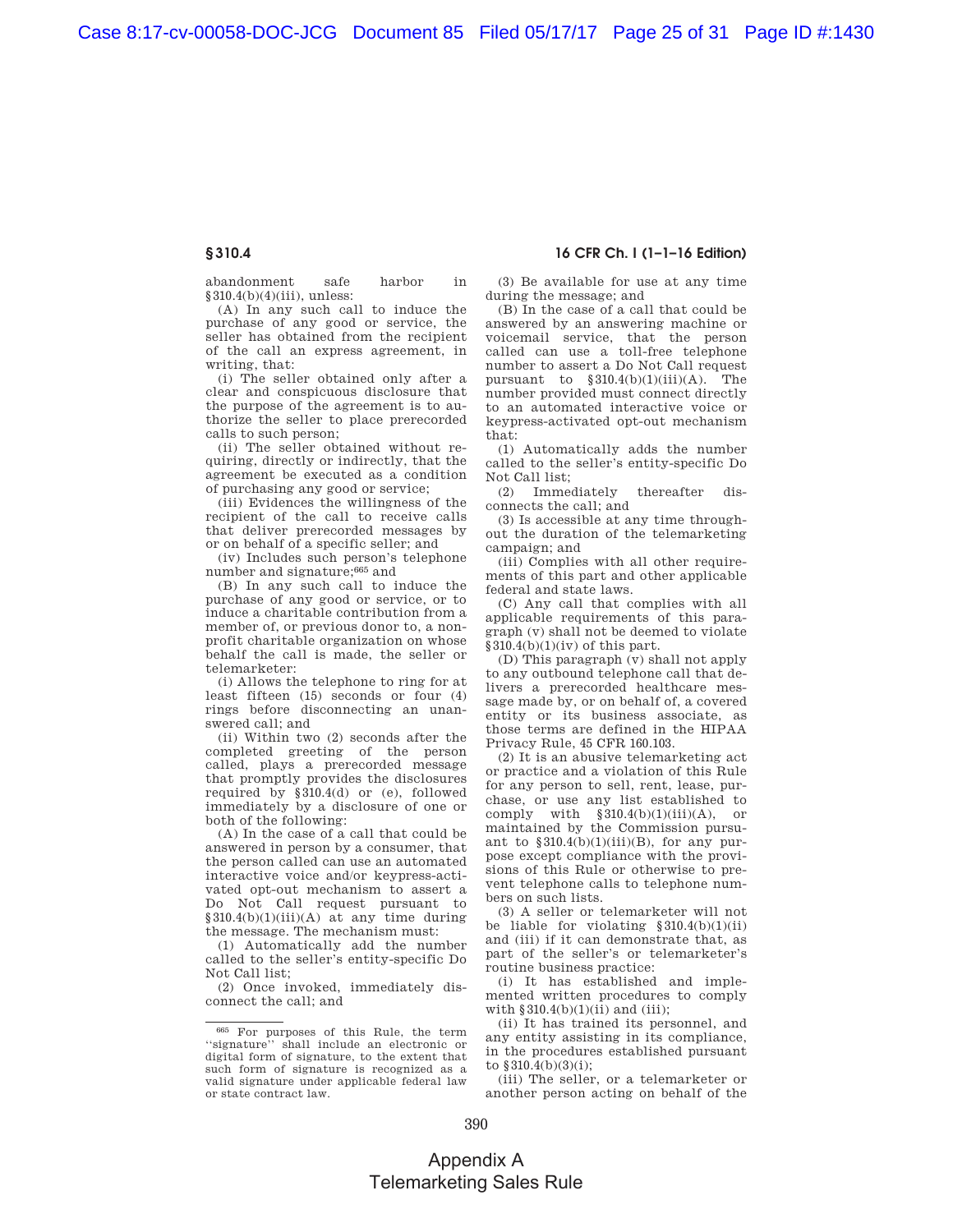seller or charitable organization, has maintained and recorded a list of telephone numbers the seller or charitable organization may not contact, in compliance with  $§310.4(b)(1)(iii)(A);$ 

(iv) The seller or a telemarketer uses a process to prevent telemarketing to any telephone number on any list established pursuant to  $§310.4(b)(3)(iii)$  or  $310.4(b)(1)(iii)(B)$ , employing a version of the ''do-not-call'' registry obtained from the Commission no more than thirty-one (31) days prior to the date any call is made, and maintains records documenting this process;

(v) The seller or a telemarketer or another person acting on behalf of the seller or charitable organization, monitors and enforces compliance with the procedures established pursuant to § 310.4(b)(3)(i); and

(vi) Any subsequent call otherwise violating  $$310.4(b)(1)(ii)$  or (iii) is the result of error.

(4) A seller or telemarketer will not be liable for violating  $§ 310.4(b)(1)(iv)$  if:

(i) The seller or telemarketer employs technology that ensures abandonment of no more than three (3) percent of all calls answered by a person, measured over the duration of a single calling campaign, if less than 30 days, or separately over each successive 30 day period or portion thereof that the campaign continues.

(ii) The seller or telemarketer, for each telemarketing call placed, allows the telephone to ring for at least fifteen (15) seconds or four (4) rings before disconnecting an unanswered call;

(iii) Whenever a sales representative is not available to speak with the person answering the call within two (2) seconds after the person's completed greeting, the seller or telemarketer promptly plays a recorded message that states the name and telephone number of the seller on whose behalf the call was placed<sup>666</sup>; and

(iv) The seller or telemarketer, in accordance with § 310.5(b)-(d), retains records establishing compliance with  $§ 310.4(b)(4)(i)-(iii).$ 

(c) *Calling time restrictions.* Without the prior consent of a person, it is an abusive telemarketing act or practice and a violation of this Rule for a telemarketer to engage in outbound telephone calls to a person's residence at any time other than between 8:00 a.m. and 9:00 p.m. local time at the called person's location.

(d) *Required oral disclosures in the sale of goods or services.* It is an abusive telemarketing act or practice and a violation of this Rule for a telemarketer in an outbound telephone call or internal or external upsell to induce the purchase of goods or services to fail to disclose truthfully, promptly, and in a clear and conspicuous manner to the person receiving the call, the following information:

(1) The identity of the seller;

(2) That the purpose of the call is to sell goods or services;

(3) The nature of the goods or services; and

(4) That no purchase or payment is necessary to be able to win a prize or participate in a prize promotion if a prize promotion is offered and that any purchase or payment will not increase the person's chances of winning. This disclosure must be made before or in conjunction with the description of the prize to the person called. If requested by that person, the telemarketer must disclose the no-purchase/no-payment entry method for the prize promotion; provided, however, that, in any internal upsell for the sale of goods or services, the seller or telemarketer must provide the disclosures listed in this section only to the extent that the information in the upsell differs from the disclosures provided in the initial telemarketing transaction.

(e) *Required oral disclosures in charitable solicitations.* It is an abusive telemarketing act or practice and a violation of this Rule for a telemarketer, in an outbound telephone call to induce a charitable contribution, to fail to disclose truthfully, promptly, and in a clear and conspicuous manner to the person receiving the call, the following information:

(1) The identity of the charitable organization on behalf of which the request is being made; and

#### **§ 310.4**

<sup>666</sup> This provision does not affect any seller's or telemarketer's obligation to comply with relevant state and federal laws, including but not limited to the TCPA, 47 U.S.C. 227, and 47 CFR part 64.1200.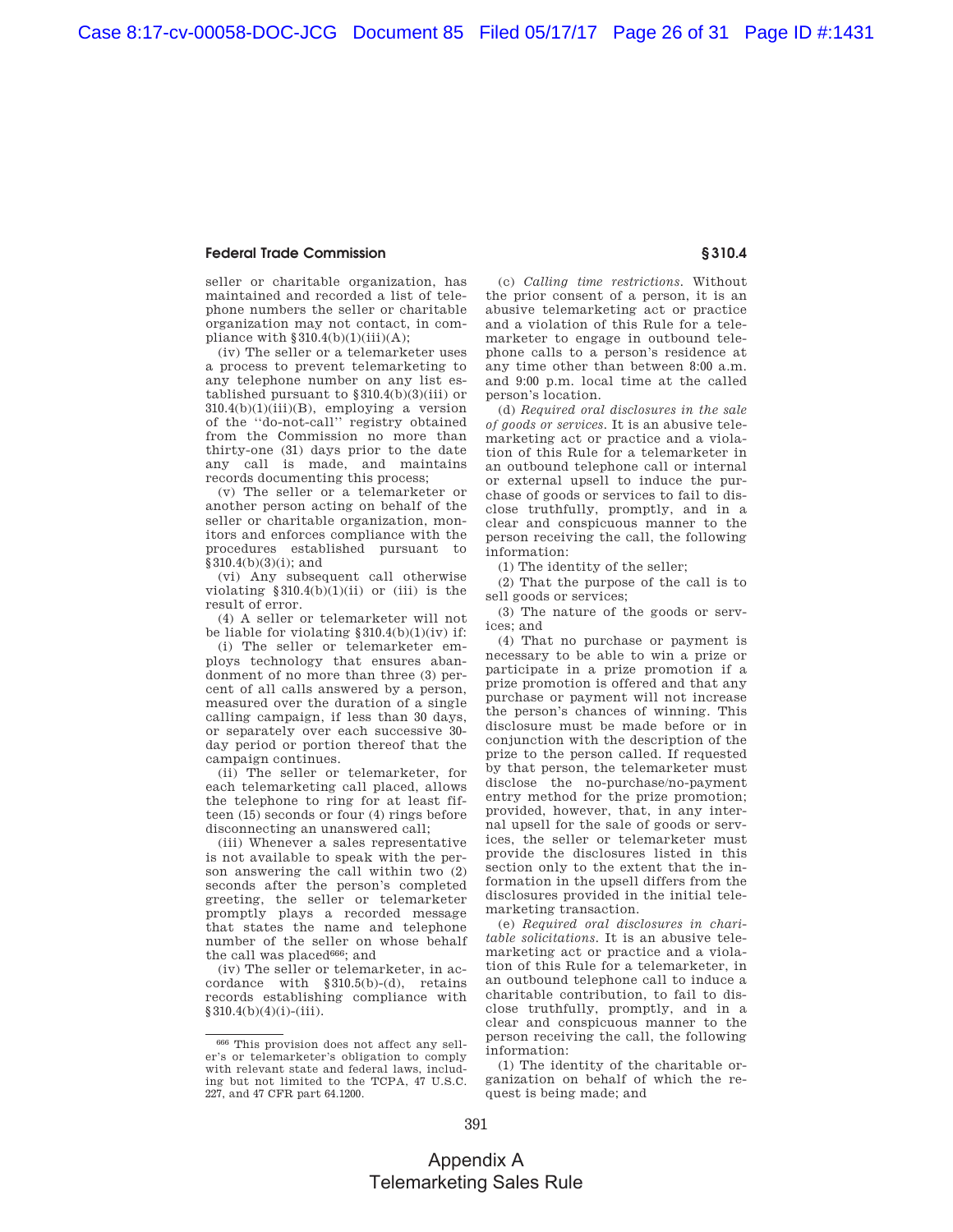(2) That the purpose of the call is to solicit a charitable contribution.

[75 FR 48516, Aug. 10, 2010, as amended at 76 FR 58716, Sept. 22, 2011]

EFFECTIVE DATE NOTE: At 80 FR 77558, Dec. 14, 2015, § 310.4 was amended by revising paragraphs (a)(3), (b)(1)(ii), (iii)(B), and (3)(vi), effective February 12, 2016, and in paragraph (a)(7)(ii)(B) by removing "or" from the end of the paragraph, in paragraph (a)(8) by removing the final period and adding a semicolon in its place, and by adding paragraphs  $(a)(9)$ and (10), effective June 13, 2016. For the convenience of the user, the added and revised text is set forth as follows:

#### **§ 310.4 Abusive telemarketing acts or practices.**

 $(a) * * * *$ 

(3) Requesting or receiving payment of any fee or consideration from a person for goods or services represented to recover or otherwise assist in the return of money or any other item of value paid for by, or promised to, that person in a previous transaction, until seven (7) business days after such money or other item is delivered to that person. This provision shall not apply to goods or services provided to a person by a licensed attorney;

\* \* \* \* \*

(9) Creating or causing to be created, directly or indirectly, a remotely created payment order as payment for goods or services offered or sold through telemarketing or as a charitable contribution solicited or sought through telemarketing; or

(10) Accepting from a customer or donor, directly or indirectly, a cash-to-cash money transfer or cash reload mechanism as payment for goods or services offered or sold through telemarketing or as a charitable contribution solicited or sought through telemarketing.<br>(b) \* \* \*

 $(b)$  \* \* \*<br>(1) \* \* \*

(ii) Denying or interfering in any way, directly or indirectly, with a person's right to be placed on any registry of names and/or telephone numbers of persons who do not wish to receive outbound telephone calls established to comply with paragraph  $(b)(1)(iii)(A)$  of this section, including, but not limited to, harassing any person who makes such a request; hanging up on that person; failing to honor the request; requiring the person to listen to a sales pitch before accepting the request; assessing a charge or fee for honoring the request; requiring a person to call a different number to submit the request; and requiring the person to identify the seller making the call or on whose behalf the call is made;

 $(iii)$  \*

### **16 CFR Ch. I (1–1–16 Edition)**

(B) That person's telephone number is on the ''do-not-call'' registry, maintained by the Commission, of persons who do not wish to receive outbound telephone calls to induce the purchase of goods or services unless the seller or telemarketer:

(*1*) Can demonstrate that the seller has obtained the express agreement, in writing, of such person to place calls to that person. Such written agreement shall clearly evidence such person's authorization that calls made by or on behalf of a specific party may be placed to that person, and shall include the telephone number to which the calls may be placed and the signature 664 of that person; or

(*2*) Can demonstrate that the seller has an established business relationship with such person, and that person has not stated that he or she does not wish to receive outbound telephone calls under paragraph  $(b)(1)(iii)(A)$ of this section; or

\* \* \* \* \*

 $(3) * * * *$ 

(vi) Any subsequent call otherwise violating paragraph (b)(1)(ii) or (iii) of this section is the result of error and not of failure to obtain any information necessary to comply with a request pursuant to paragraph  $(b)(1)(iii)(A)$  of this section not to receive further calls by or on behalf of a seller or charitable organization.

\* \* \* \* \*

#### **§ 310.5 Recordkeeping requirements.**

(a) Any seller or telemarketer shall keep, for a period of 24 months from the date the record is produced, the following records relating to its telemarketing activities:

(1) All substantially different advertising, brochures, telemarketing scripts, and promotional materials;

(2) The name and last known address of each prize recipient and the prize awarded for prizes that are represented, directly or by implication, to have a value of \$25.00 or more;

(3) The name and last known address of each customer, the goods or services purchased, the date such goods or services were shipped or provided, and the

<sup>664</sup> For purposes of this Rule, the term 'signature'' shall include an electronic or digital form of signature, to the extent that such form of signature is recognized as a valid signature under applicable federal law or state contract law.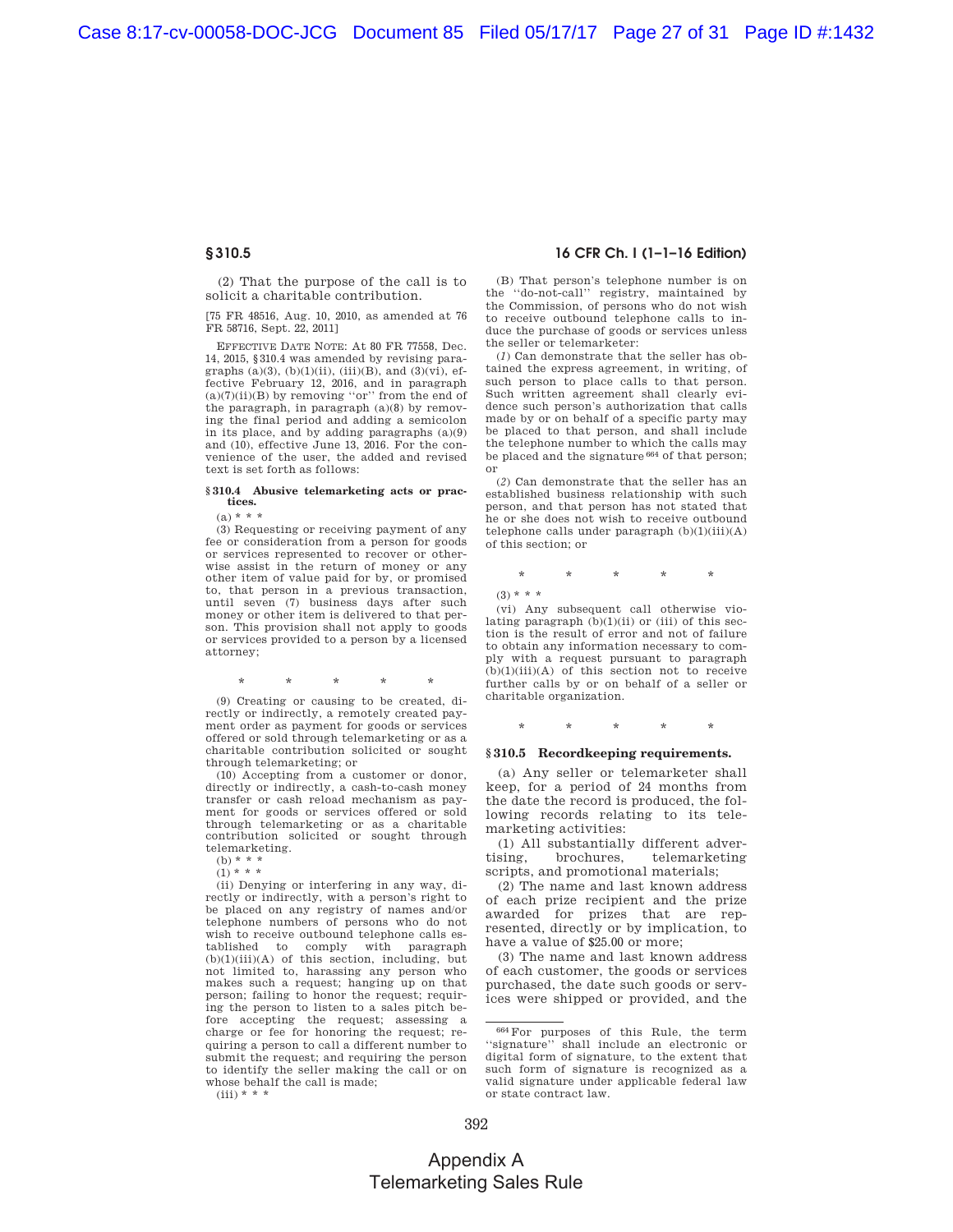amount paid by the customer for the goods or services;667

(4) The name, any fictitious name used, the last known home address and telephone number, and the job title(s) for all current and former employees directly involved in telephone sales or solicitations; provided, however, that if the seller or telemarketer permits fictitious names to be used by employees, each fictitious name must be traceable to only one specific employee; and

(5) All verifiable authorizations or records of express informed consent or express agreement required to be provided or received under this Rule.

(b) A seller or telemarketer may keep the records required by  $§310.5(a)$ in any form, and in the same manner, format, or place as they keep such records in the ordinary course of business. Failure to keep all records required by § 310.5(a) shall be a violation of this Rule.

(c) The seller and the telemarketer calling on behalf of the seller may, by written agreement, allocate responsibility between themselves for the recordkeeping required by this Section. When a seller and telemarketer have entered into such an agreement, the terms of that agreement shall govern, and the seller or telemarketer, as the case may be, need not keep records that duplicate those of the other. If the agreement is unclear as to who must maintain any required record(s), or if no such agreement exists, the seller shall be responsible for complying with  $\S\$ 310.5(a)(1)-(3) and (5); the telemarketer shall be responsible for complying with  $§310.5(a)(4)$ .

(d) In the event of any dissolution or termination of the seller's or telemarketer's business, the principal of that seller or telemarketer shall maintain all records as required under this section. In the event of any sale, assignment, or other change in ownership of the seller's or telemarketer's business, the successor business shall maintain all records required under this section.

#### **§ 310.6 Exemptions.**

(a) Solicitations to induce charitable contributions via outbound telephone calls are not covered by  $§310.4(b)(1)(iii)(B)$  of this Rule.

(b) The following acts or practices are exempt from this Rule:

(1) The sale of pay-per-call services subject to the Commission's Rule entitled ''Trade Regulation Rule Pursuant to the Telephone Disclosure and Dispute Resolution Act of 1992,'' 16 CFR part 308, *provided,* however, that this exemption does not apply to the requirements of  $\S$  $310.4(a)(1)$ ,  $(a)(7)$ ,  $(b)$ , and  $(c)$ :

(2) The sale of franchises subject to the Commission's Rule entitled ''Disclosure Requirements and Prohibitions Concerning Franchising,'' (''Franchise Rule'') 16 CFR part 436, and the sale of business opportunities subject to the Commission's Rule entitled ''Disclosure Requirements and Prohibitions Concerning Business Opportunities,'' (''Business Opportunity Rule'') 16 CFR part 437, *provided,* however, that this exemption does not apply to the requirements of  $\S 310.4(a)(1)$ ,  $(a)(7)$ ,  $(b)$ , and (c);

(3) Telephone calls in which the sale of goods or services or charitable solicitation is not completed, and payment or authorization of payment is not required, until after a face-to-face sales or donation presentation by the seller or charitable organization, *provided,*  however, that this exemption does not apply to the requirements of §§ 310.4(a)(1), (a)(7), (b), and (c);

(4) Telephone calls initiated by a customer or donor that are not the result of any solicitation by a seller, charitable organization, or telemarketer, *provided,* however, that this exemption does not apply to any instances of upselling included in such telephone calls;

(5) Telephone calls initiated by a customer or donor in response to an advertisement through any medium, other than direct mail solicitation, *provided,*  however, that this exemption does not apply to calls initiated by a customer

<sup>667</sup> For offers of consumer credit products subject to the Truth in Lending Act, 15 U.S.C. 1601 *et seq.,* and Regulation Z, 12 CFR 226, compliance with the recordkeeping requirements under the Truth in Lending Act, and Regulation Z, shall constitute compliance with §310.5(a)(3) of this Rule.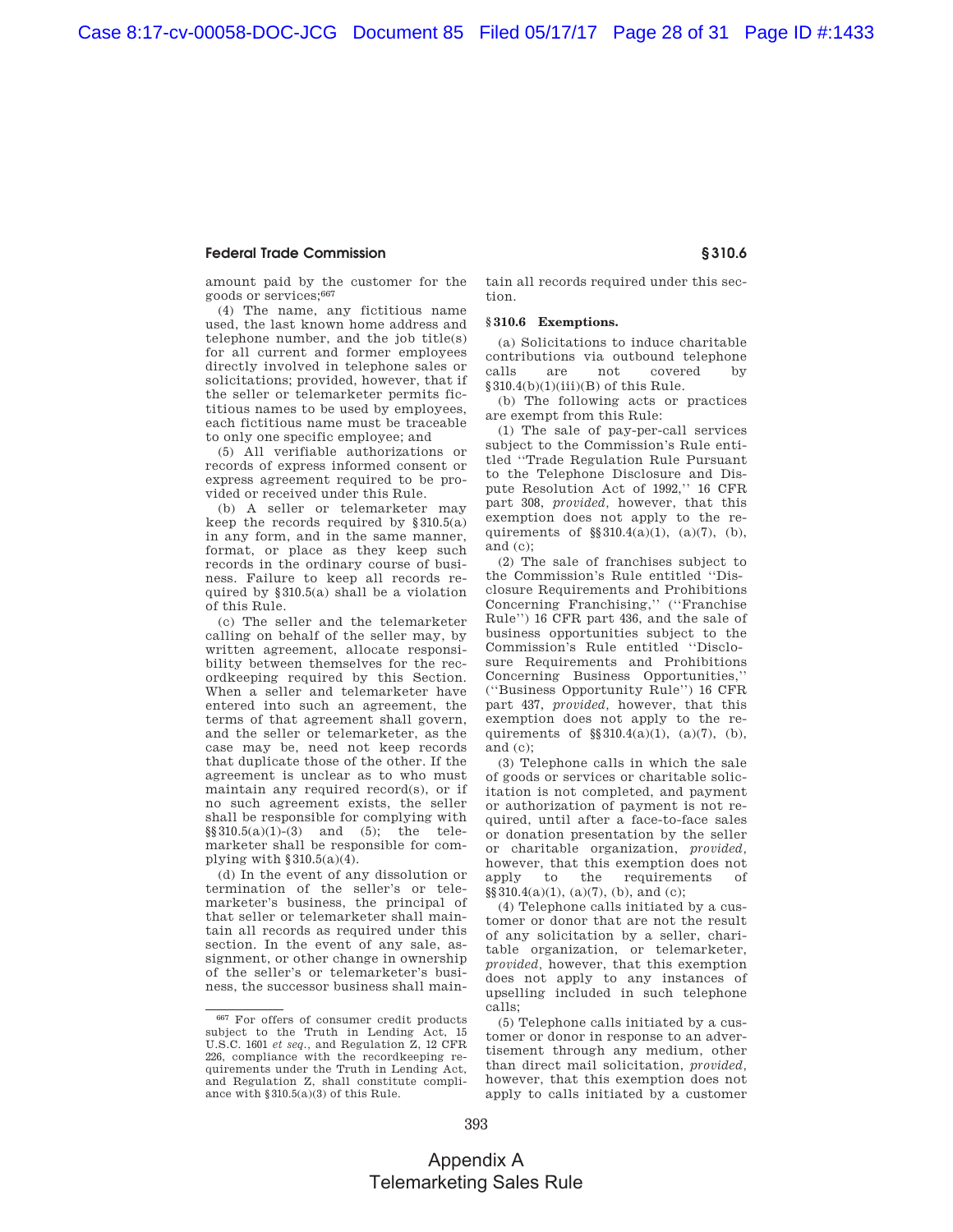or donor in response to an advertisement relating to investment opportunities, debt relief services, business opportunities other than business arrangements covered by the Franchise Rule or Business Opportunity Rule, or advertisements involving goods or services described in  $\S$ 310.3(a)(1)(vi) or  $310.4(a)(2)-(4)$ ; or to any instances of upselling included in such telephone calls;

(6) Telephone calls initiated by a customer or donor in response to a direct mail solicitation, including solicitations via the U.S. Postal Service, facsimile transmission, electronic mail, and other similar methods of delivery in which a solicitation is directed to specific address(es) or person(s), that clearly, conspicuously, and truthfully discloses all material information listed in  $§310.3(a)(1)$  of this Rule, for any goods or services offered in the direct mail solicitation, and that contains no material misrepresentation regarding any item contained in § 310.3(d) of this Rule for any requested charitable contribution; *provided,* however, that this exemption does not apply to calls initiated by a customer in response to a direct mail solicitation relating to prize promotions, investment opportunities, debt relief services, business opportunities other than business arrangements covered by the Franchise Rule or Business Opportunity Rule, or goods or services described in  $\S$  $310.3(a)(1)(vi)$  or  $310.4(a)(2)-(4)$ ; or to any instances of upselling included in such telephone calls; and

(7) Telephone calls between a telemarketer and any business, except calls to induce the retail sale of nondurable office or cleaning supplies; *pro* $vided$ , however, that  $$310.4(b)(1)(iii)(B)$ and § 310.5 of this Rule shall not apply to sellers or telemarketers of nondurable office or cleaning supplies.

EFFECTIVE DATE NOTE: At 80 FR 77559, Dec. 14, 2015, § 310.6 was amended by revising paragraphs (b)(5), (6) and (7), effective Feb. 12, 2016, and by adding paragraphs (b)(5)(ii) and  $(6)(ii)$ , effective June 13, 2016. For the convenience of the user, the added and revised text is set forth as follows:

#### **§ 310.6 Exemptions.**

\* \* \* \* \*

#### **16 CFR Ch. I (1–1–16 Edition)**

 $(b) * * * *$ 

(5) Telephone calls initiated by a customer or donor in response to an advertisement through any medium, other than direct mail solicitation, *provided,* however, that this exemption does not apply to:

(i) Calls initiated by a customer or donor in response to an advertisement relating to investment opportunities, debt relief services, business opportunities other than business arrangements covered by the Franchise Rule or Business Opportunity Rule, or advertisements involving offers for goods or services described in  $§310.3(a)(1)(vi)$  or  $§310.4(a)(2)$ through (4);

(ii) The requirements of  $§310.4(a)(9)$  or (10); or

(iii) Any instances of upselling included in such telephone calls;

(6) Telephone calls initiated by a customer or donor in response to a direct mail solicitation, including solicitations via the U.S. Postal Service, facsimile transmission, electronic mail, and other similar methods of delivery in which a solicitation is directed to specific address(es) or person(s), that clearly, conspicuously, and truthfully discloses all material information listed in §310.3(a)(1), for any goods or services offered in the direct mail solicitation, and that contains no material misrepresentation regarding any item contained in § 310.3(d) for any requested charitable contribution; *provided,* however, that this exemption does not apply to:

(i) Calls initiated by a customer in response to a direct mail solicitation relating to prize promotions, investment opportunities, debt relief services, business opportunities other than business arrangements covered by the Franchise Rule or Business Opportunity Rule, or goods or services described in  $$310.3(a)(1)(vi)$  or  $$310.4(a)(2)$ through (4);

(ii) The requirements of  $§ 310.4(a)(9)$  or (10); or

(iii) Any instances of upselling included in such telephone calls; and

(7) Telephone calls between a telemarketer and any business to induce the purchase of goods or services or a charitable contribution by the business, except calls to induce the retail sale of nondurable office or clean-<br>ing supplies; provided, however, that ing supplies; *provided,* however, that §§ 310.4(b)(1)(iii)(B) and 310.5 shall not apply to sellers or telemarketers of nondurable office or cleaning supplies.

#### **§ 310.7 Actions by states and private persons.**

(a) Any attorney general or other officer of a state authorized by the state to bring an action under the Telemarketing and Consumer Fraud and Abuse Prevention Act, and any private person who brings an action under that Act, shall serve written notice of its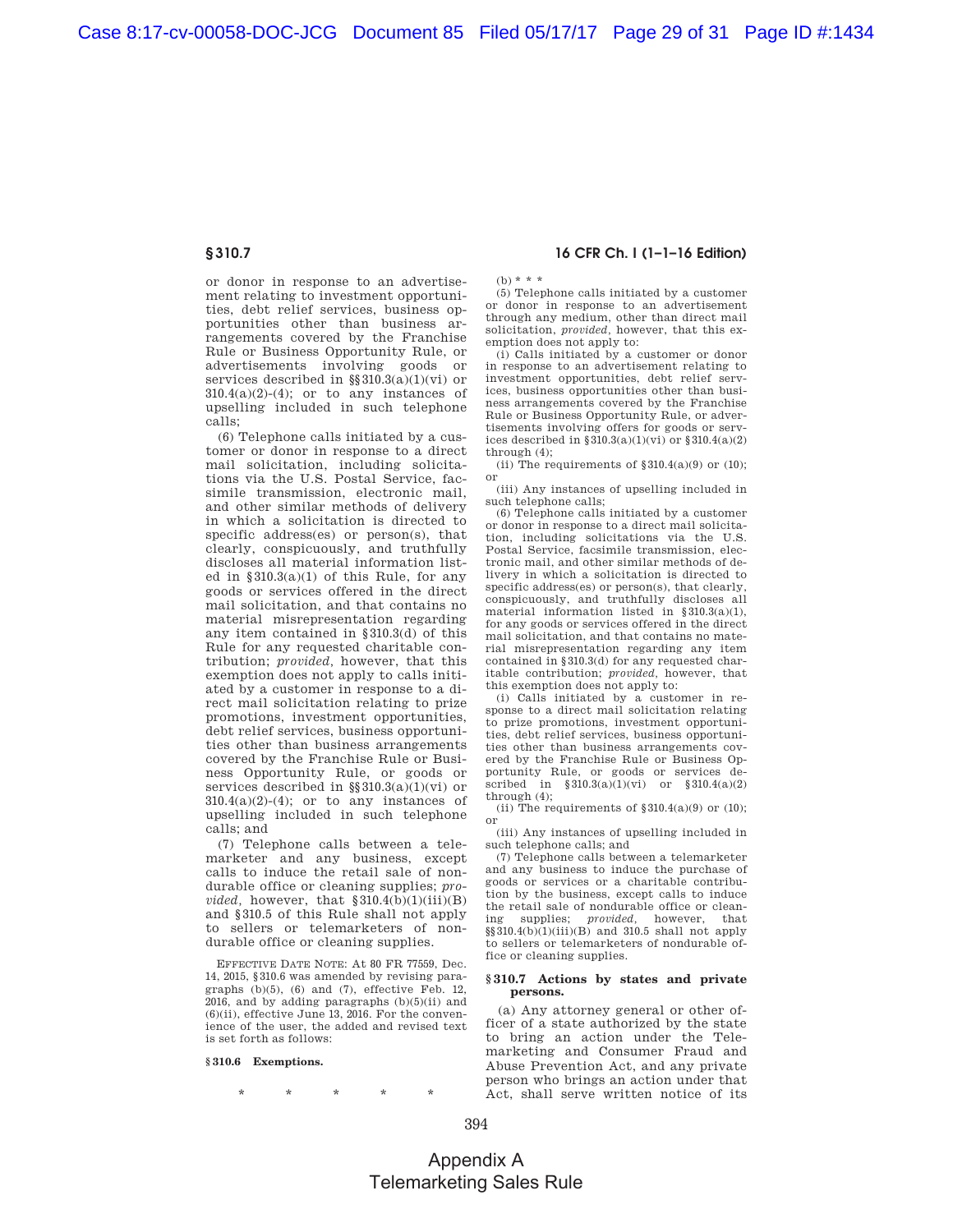action on the Commission, if feasible, prior to its initiating an action under this Rule. The notice shall be sent to the Office of the Director, Bureau of Consumer Protection, Federal Trade Commission, Washington, DC 20580, and shall include a copy of the state's or private person's complaint and any other pleadings to be filed with the court. If prior notice is not feasible, the state or private person shall serve the Commission with the required notice immediately upon instituting its action.

(b) Nothing contained in this Section shall prohibit any attorney general or other authorized state official from proceeding in state court on the basis of an alleged violation of any civil or criminal statute of such state.

#### **§ 310.8 Fee for access to the National Do Not Call Registry.**

(a) It is a violation of this Rule for any seller to initiate, or cause any telemarketer to initiate, an outbound telephone call to any person whose telephone number is within a given area code unless such seller, either directly or through another person, first has paid the annual fee, required by § 310.8(c), for access to telephone numbers within that area code that are included in the National Do Not Call Registry maintained by the Commission under  $$310.4(b)(1)(iii)(B);$  provided, however, that such payment is not necessary if the seller initiates, or causes a telemarketer to initiate, calls solely to persons pursuant to  $\S(310.4(b)(1)(iii)(B)(i)$  or (ii), and the seller does not access the National Do Not Call Registry for any other purpose.

(b) It is a violation of this Rule for any telemarketer, on behalf of any seller, to initiate an outbound telephone call to any person whose telephone number is within a given area code unless that seller, either directly or through another person, first has paid the annual fee, required by  $§ 310.8(c)$ , for access to the telephone numbers within that area code that are included in the National Do Not Call Registry; provided, however, that such payment is not necessary if the seller initiates, or causes a telemarketer to initiate, calls solely to persons pursuant to

 $\S$ §310.4(b)(1)(iii)(B)(i) or (ii), and the seller does not access the National Do Not Call Registry for any other purpose.

(c) The annual fee, which must be paid by any person prior to obtaining access to the National Do Not Call Registry, is \$60 for each area code of data accessed, up to a maximum of \$16,482; *provided,* however, that there shall be no charge to any person for accessing the first five area codes of data, and *provided further,* that there shall be no charge to any person engaging in or causing others to engage in outbound telephone calls to consumers and who is accessing area codes of data in the National Do Not Call Registry if the person is permitted to access, but is not required to access, the National Do Not Call Registry under this Rule, 47 CFR 64.1200, or any other Federal regulation or law. Any person accessing the National Do Not Call Registry may not participate in any arrangement to share the cost of accessing the registry, including any arrangement with any telemarketer or service provider to divide the costs to access the registry among various clients of that telemarketer or service provider.

(d) Each person who pays, either directly or through another person, the annual fee set forth in § 310.8(c), each person excepted under § 310.8(c) from paying the annual fee, and each person excepted from paying an annual fee under  $§310.4(b)(1)(iii)(B)$ , will be provided a unique account number that will allow that person to access the registry data for the selected area codes at any time for the twelve month period beginning on the first day of the month in which the person paid the fee (''the annual period''). To obtain access to additional area codes of data during the first six months of the annual period, each person required to pay the fee under § 310.8(c) must first pay \$60 for each additional area code of data not initially selected. To obtain access to additional area codes of data during the second six months of the annual period, each person required to pay the fee under § 310.8(c) must first pay \$30 for each additional area code of data not initially selected. The payment of the additional fee will permit the person to access the additional area codes

**§ 310.8**